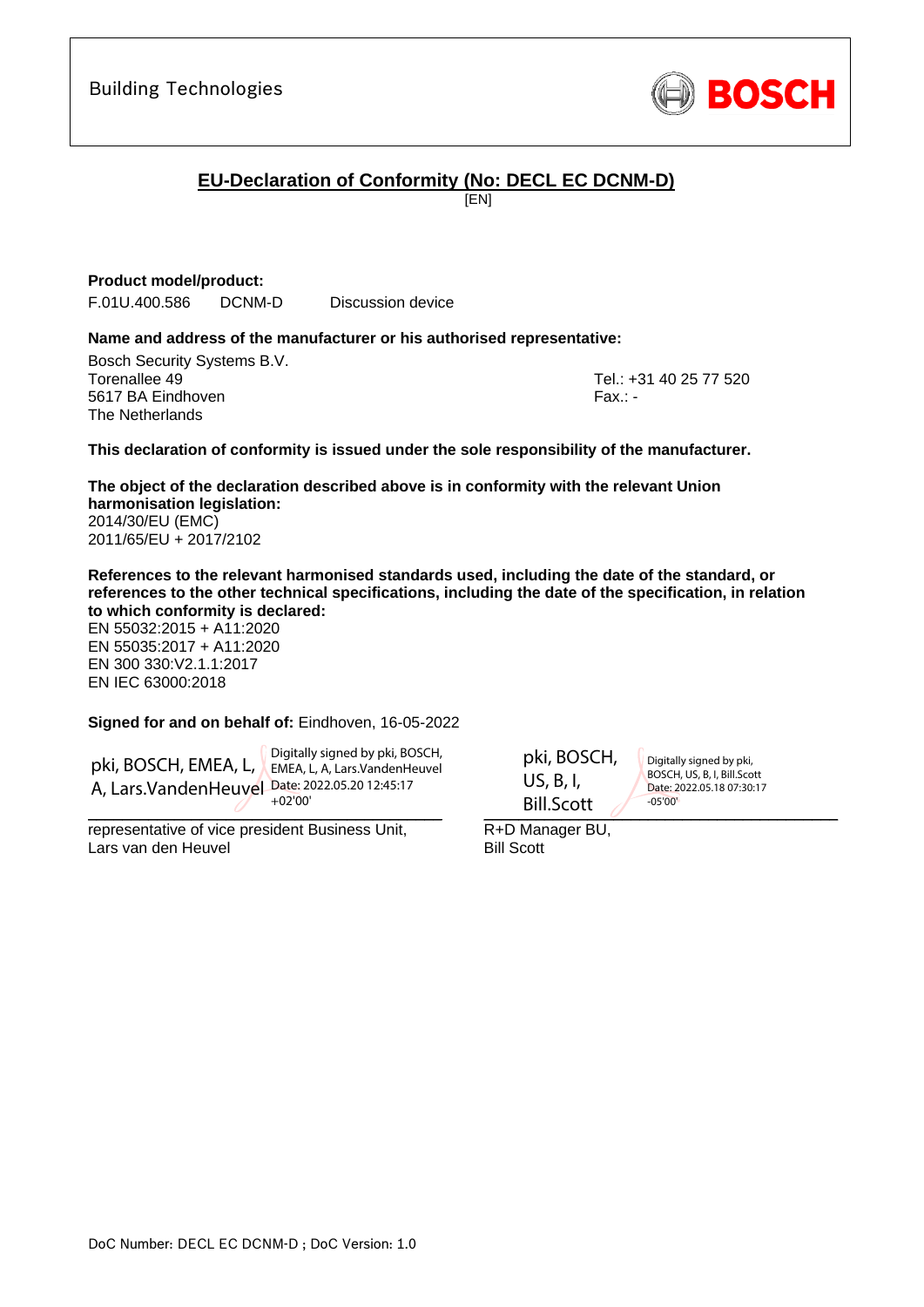

# **ЕC ДЕКЛАРАЦИЯ ЗА СЪОТВЕТСТВИЕ (№: DECL EC DCNM-D)**

[BG]

#### **Модел на продукт/продукт:**

F.01U.400.586 DCNM-D Discussion device

#### **Наименование и адрес на производителя или на неговия упълномощен представител:**

Bosch Security Systems B.V. Torenallee 49 Тел.: [+31 40 25 77 520](#page-0-0) 5617 BA Eindhoven факс: [-](#page-0-1) The Netherlands

\_\_\_\_\_\_\_\_\_\_\_\_\_\_\_\_\_\_\_\_\_\_\_\_\_\_\_\_\_\_\_\_\_\_\_\_\_\_\_\_\_\_\_

#### **Настоящата декларация за съответствие е издадена на отговорността на производителя.**

**Предметът на декларацията, описан по-горе, отговаря на съответното законодателство на Съюза за хармонизация[:](#page-0-2)** [2014/30/EU \(EMC\)](#page-0-2) [2011/65/EU + 2017/2102](#page-0-2)

**Позоваване на използваните хармонизирани стандарти, включително датата на стандарта, или позоваване на други технически спецификации, включително датата на спецификацията, по отношение на които се декларира съответствие:**

EN 55032:2015 + A11:2020 EN 55035:2017 + A11:2020 EN 300 330:V2.1.1:2017 [E](#page-0-4)[N](#page-0-5) [I](#page-0-6)[E](#page-0-7)C 63000:201[8](#page-0-3)

**Подписано за и от името на:** Айндховен, 16-05-2022

\_\_\_\_\_\_\_\_\_\_\_\_\_\_\_\_\_\_\_\_\_\_\_\_\_\_\_\_\_\_\_\_\_\_\_\_\_\_\_\_\_\_\_ представител на вицепрезидента на Бизнес звено, Lars van den Heuvel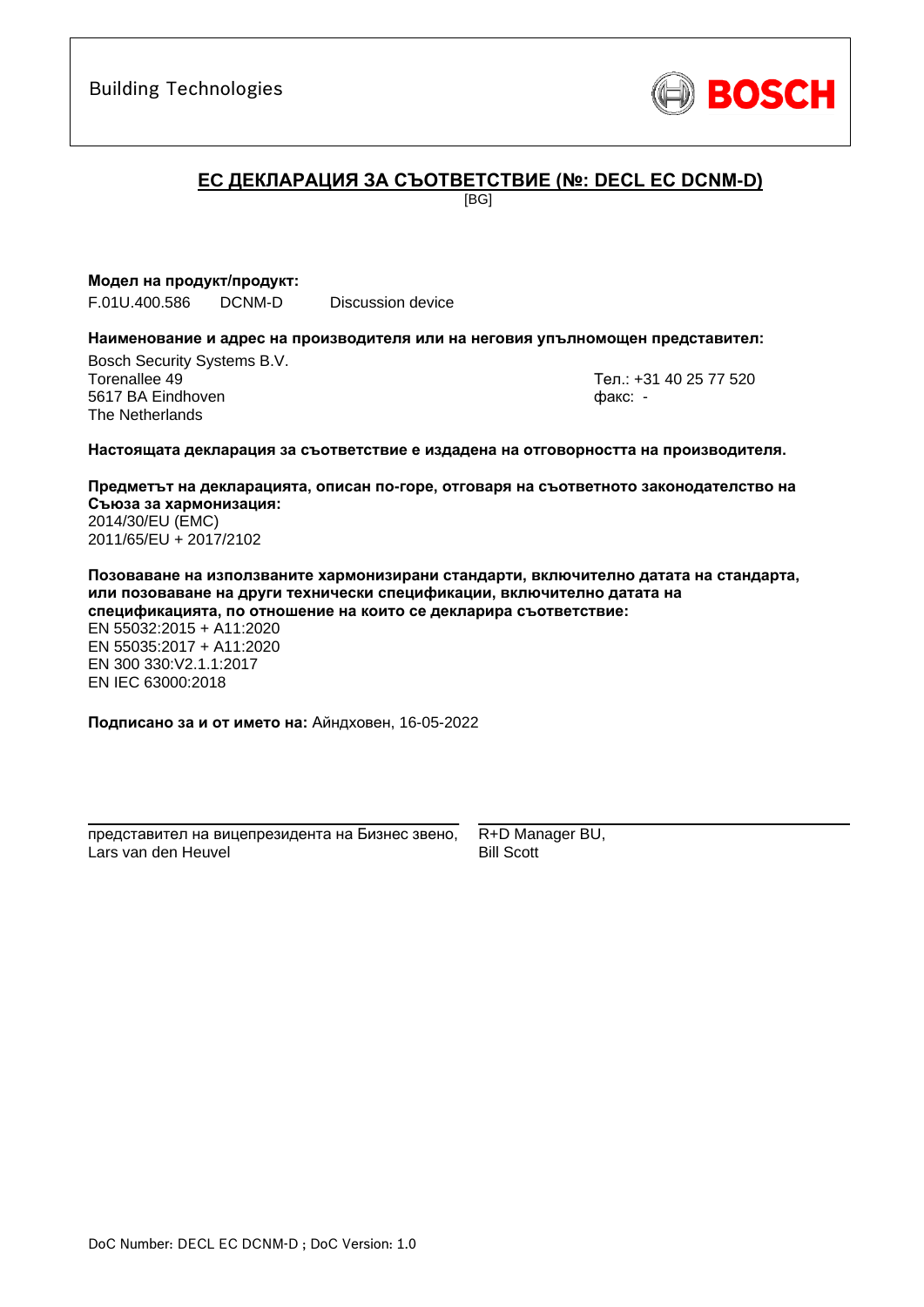# **DECLARACIÓN UE DE CONFORMIDAD (nº: DECL EC DCNM-D)**

[ES]

**Modelo de producto/producto:**

F.01U.400.586 DCNM-D Discussion device

#### **Nombre y dirección del fabricante o de su representante autorizado:**

Bosch Security Systems B.V. Torenallee 49 Tel.: [+31 40 25 77 520](#page-0-0) 5617 BA Eindhoven Fax.: [-](#page-0-1) The Netherlands

\_\_\_\_\_\_\_\_\_\_\_\_\_\_\_\_\_\_\_\_\_\_\_\_\_\_\_\_\_\_\_\_\_\_\_\_\_\_\_\_\_\_\_

#### **La presente declaración de conformidad se expide bajo la exclusiva responsabilidad del fabricante.**

**El objeto de la declaración descrita anteriormente es conforme con la legislación de armonización pertinente de la Unión[:](#page-0-2)** [2014/30/EU \(EMC\)](#page-0-2) [2011/65/EU + 2017/2102](#page-0-2)

**Referencias a las normas armonizadas pertinentes utilizadas, incluidas las fechas de las normas, o referencias a las otras especificaciones técnicas, incluidas las fechas de las especificaciones, respecto a las cuales se declara la conformidad:**

EN 55032:2015 + A11:2020 EN 55035:2017 + A11:2020 EN 300 330:V2.1.1:2017 [E](#page-0-4)[N](#page-0-5) [I](#page-0-6)[E](#page-0-7)C 63000:201[8](#page-0-3)

**Firmado en nombre de:** Eindhoven, 16-05-2022

representante del vicepresidente de la unidad de negocios, Lars van den Heuvel

\_\_\_\_\_\_\_\_\_\_\_\_\_\_\_\_\_\_\_\_\_\_\_\_\_\_\_\_\_\_\_\_\_\_\_\_\_\_\_\_\_\_\_

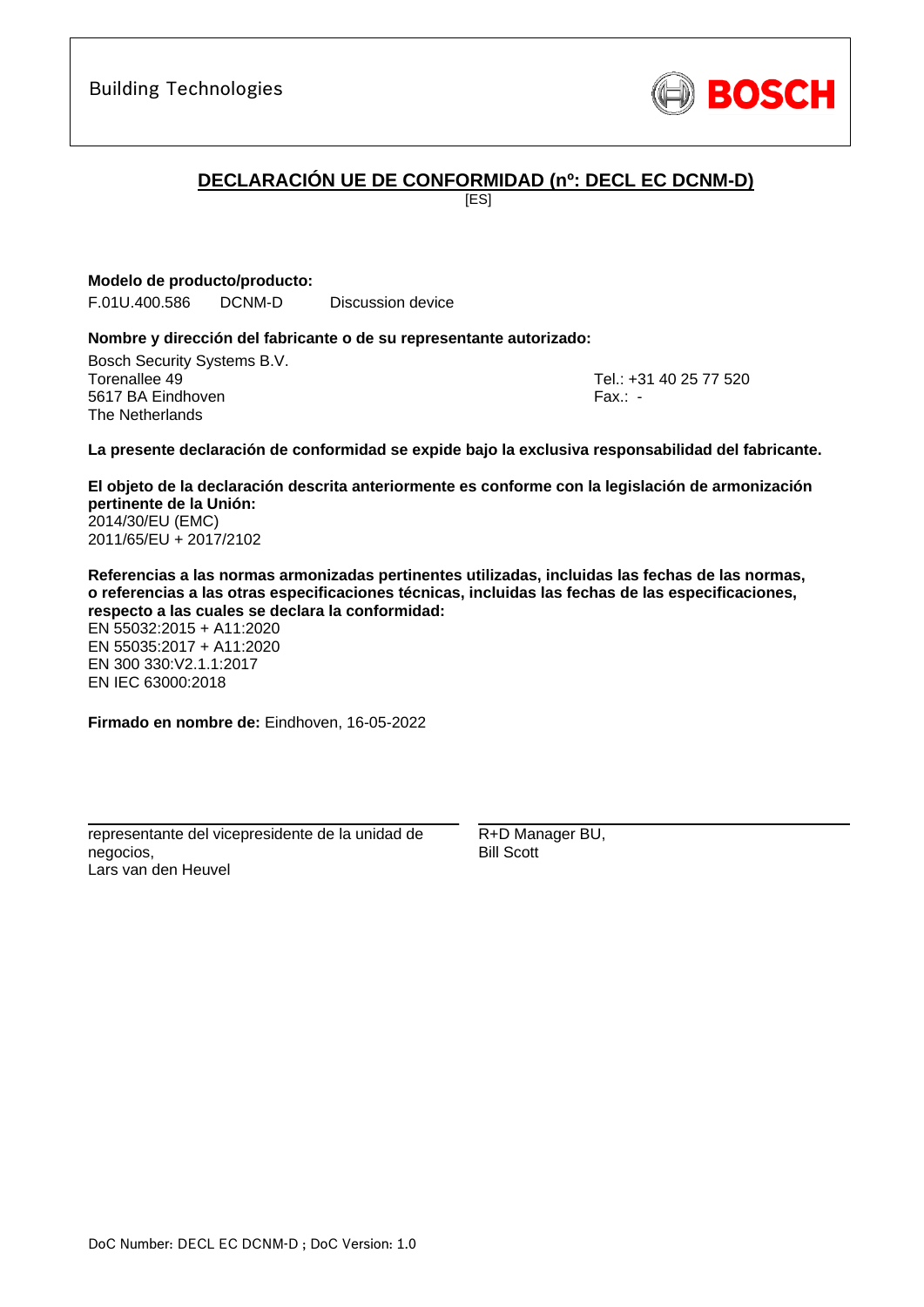# **EU PROHLÁŠENÍ O SHODĚ (č. DECL EC DCNM-D)**

 $\overline{IC}$ SI

**Model výrobku/výrobek:**

F.01U.400.586 DCNM-D Discussion device

#### **Jméno a adresa výrobce nebo jeho zplnomocněného zástupce:**

Bosch Security Systems B.V. Torenallee 49 Tel.: [+31 40 25 77 520](#page-0-0) 5617 BA Eindhoven Fax.: [-](#page-0-1) Fax.: - Fax.: - Fax.: - Fax.: - Fax.: -The Netherlands

\_\_\_\_\_\_\_\_\_\_\_\_\_\_\_\_\_\_\_\_\_\_\_\_\_\_\_\_\_\_\_\_\_\_\_\_\_\_\_\_\_\_\_

#### **Toto prohlášení o shodě se vydává na výhradní odpovědnost výrobce.**

**Výše popsaný předmět prohlášení je ve shodě s příslušnými harmonizačními právními předpisy Unie[:](#page-0-2)** [2014/30/EU \(EMC\)](#page-0-2) [2011/65/EU + 2017/2102](#page-0-2)

**Odkazy na příslušné harmonizované normy, které byly použity, včetně data normy, nebo na jiné technické specifikace, včetně data specifikací, na jejichž základě se shoda prohlašuje:** EN 55032:2015 + A11:2020 EN 55035:2017 + A11:2020

EN 300 330:V2.1.1:[2](#page-0-8)[01](#page-0-9)7 EN IEC 63000:201[8](#page-0-3)

**Podepsáno za a jménem:** Eindhoven, 16-05-2022

\_\_\_\_\_\_\_\_\_\_\_\_\_\_\_\_\_\_\_\_\_\_\_\_\_\_\_\_\_\_\_\_\_\_\_\_\_\_\_\_\_\_\_

zástupce viceprezidenta obchodní jednoty, Lars van den Heuvel

DoC Number: DECL EC DCNM-D ; DoC Version: 1.0

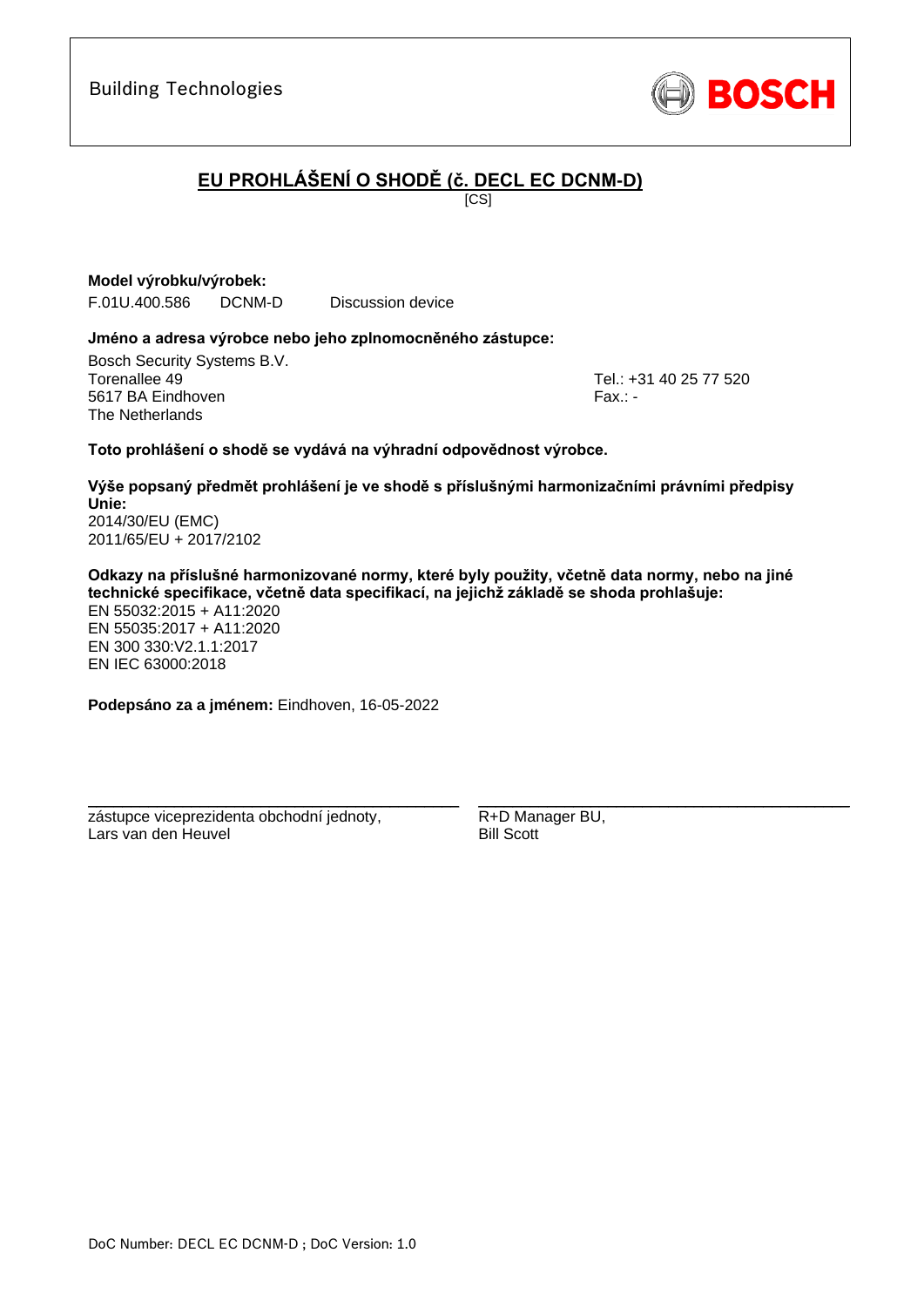

# **EU-OVERENSSTEMMELSESERKLÆRING (Nr. DECL EC DCNM-D)**

[DA]

#### **Produktmodel/produkt:**

F.01U.400.586 DCNM-D Discussion device

#### **Navn og adresse på fabrikanten eller dennes bemyndigede repræsentant:**

Bosch Security Systems B.V. Torenallee 49 Tel.: [+31 40 25 77 520](#page-0-0) 5617 BA Eindhoven Fax.: [-](#page-0-1) The Netherlands

\_\_\_\_\_\_\_\_\_\_\_\_\_\_\_\_\_\_\_\_\_\_\_\_\_\_\_\_\_\_\_\_\_\_\_\_\_\_\_\_\_\_\_

#### **Denne overensstemmelseserklæring udstedes på fabrikantens ansvar.**

**Genstanden for erklæringen, som beskrevet ovenfor, er i overensstemmelse med den relevante EU-harmoniseringslovgivning[:](#page-0-2)** [2014/30/EU \(EMC\)](#page-0-2) [2011/65/EU + 2017/2102](#page-0-2)

**Referencer til de relevante anvendte harmoniserede standarder, herunder standardens dato, eller referencer til de andre tekniske specifikationer, herunder specifikationens dato, som der erklæres overensstemmelse med:**

EN 55032:2015 + A11:2020 EN 55035:2017 + A11:2020 EN 300 330:V2.1.1:2017 [E](#page-0-4)[N](#page-0-5) [I](#page-0-6)[E](#page-0-7)C 63000:201[8](#page-0-3)

**Underskrevet for og på vegne af:** Eindhoven, 16-05-2022

repræsentant for Vice President Business Unit, Lars van den Heuvel

\_\_\_\_\_\_\_\_\_\_\_\_\_\_\_\_\_\_\_\_\_\_\_\_\_\_\_\_\_\_\_\_\_\_\_\_\_\_\_\_\_\_\_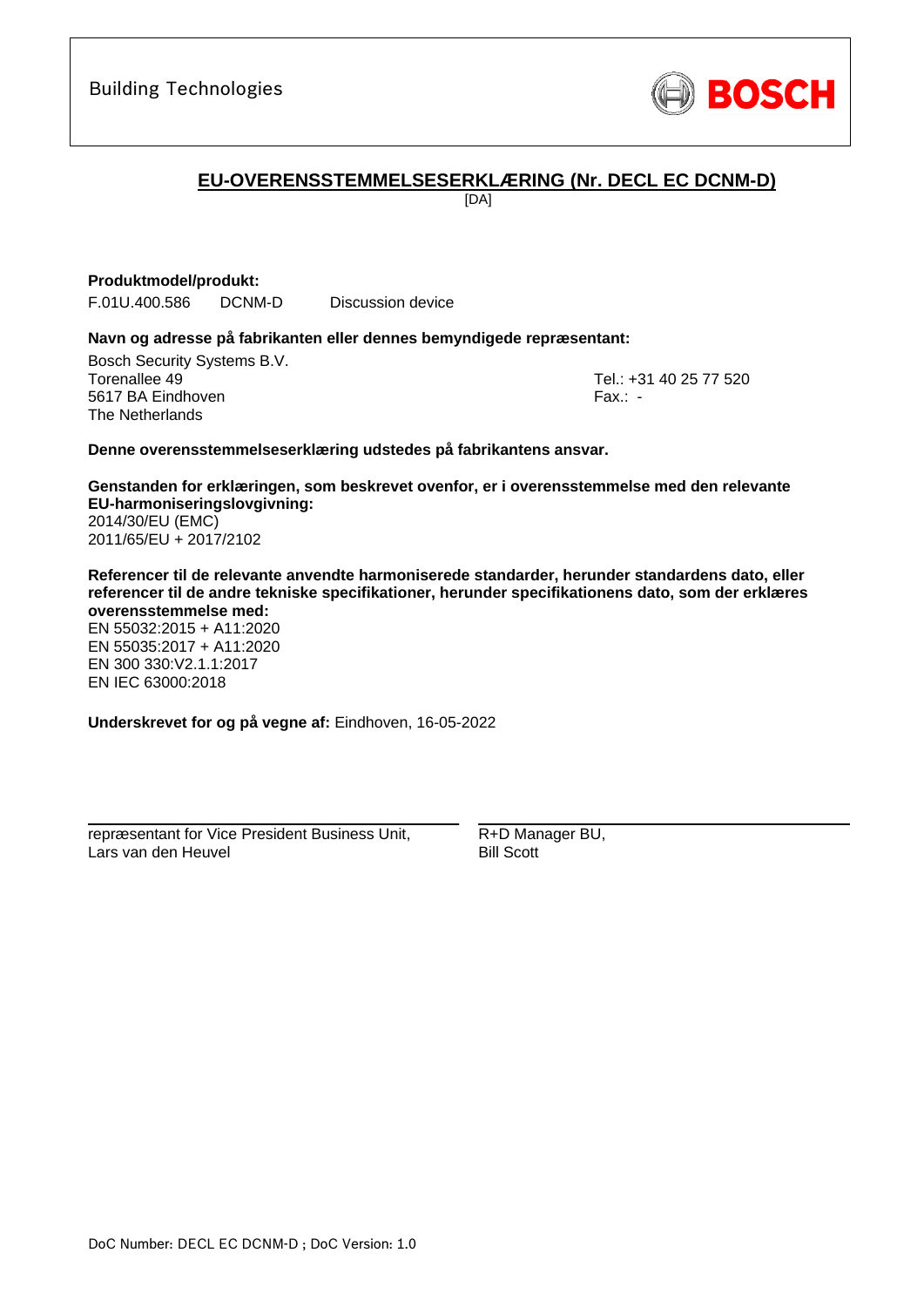

# **EU-KONFORMITÄTSERKLÄRUNG (Nr. DECL EC DCNM-D)**

[DE]

#### **Produktmodell/Produkt:**

F.01U.400.586 DCNM-D Discussion device

#### **Name und Anschrift des Herstellers oder seines Bevollmächtigten:**

Bosch Security Systems B.V. Torenallee 49 Tel.: [+31 40 25 77 520](#page-0-0) 5617 BA Eindhoven Fax.: [-](#page-0-1) The Netherlands

\_\_\_\_\_\_\_\_\_\_\_\_\_\_\_\_\_\_\_\_\_\_\_\_\_\_\_\_\_\_\_\_\_\_\_\_\_\_\_\_\_\_\_

#### **Die alleinige Verantwortung für die Ausstellung dieser Konformitätserklärung trägt der Hersteller.**

**Der oben beschriebene Gegenstand der Erklärung erfüllt die einschlägigen Harmonisierungsrechtsvorschriften der Union[:](#page-0-2)** [2014/30/EU \(EMC\)](#page-0-2) [2011/65/EU + 2017/2102](#page-0-2)

**Angabe der einschlägigen harmonisierten Normen, die zugrunde gelegt wurden, einschließlich des Datums der Norm, oder Angabe anderer technischer Spezifikationen, für die die Konformität erklärt wird, einschließlich des Datums der Spezifikation:**

EN 55032:2015 + A11:2020 EN 55035:2017 + A11:2020 EN 300 330:V2.1.1:2017 [E](#page-0-4)[N](#page-0-5) [I](#page-0-6)[E](#page-0-7)C 63000:201[8](#page-0-3)

**Unterzeichnet für und im Namen von:** Eindhoven, 16-05-2022

Vertreter des Vice President Geschäftsbereich, Lars van den Heuvel

\_\_\_\_\_\_\_\_\_\_\_\_\_\_\_\_\_\_\_\_\_\_\_\_\_\_\_\_\_\_\_\_\_\_\_\_\_\_\_\_\_\_\_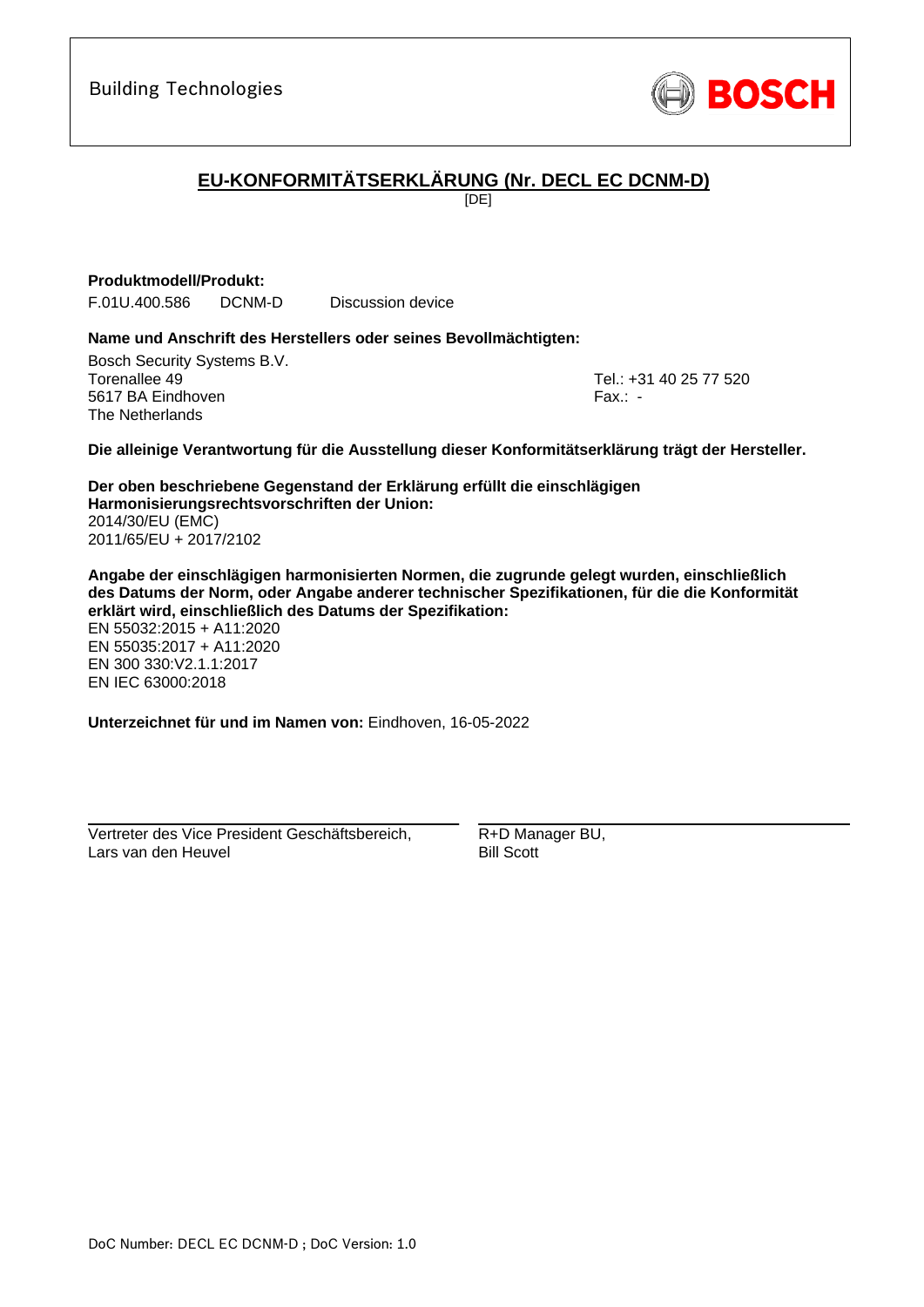

# **ELi VASTAVUSDEKLARATSIOON (nr: DECL EC DCNM-D)**

[ET]

# **Toote mudel/toode:**

F.01U.400.586 DCNM-D Discussion device

#### **Tootja või tema volitatud esindaja nimi ja aadress:**

Bosch Security Systems B.V. Torenallee 49 Tel.: [+31 40 25 77 520](#page-0-0) 5617 BA Eindhoven Fax.: [-](#page-0-1) The Netherlands

\_\_\_\_\_\_\_\_\_\_\_\_\_\_\_\_\_\_\_\_\_\_\_\_\_\_\_\_\_\_\_\_\_\_\_\_\_\_\_\_\_\_\_

#### **Käesolev vastavausdeklaratsioon on välja antud tootja ainuvastutusel.**

**Eelkirjeldatud deklareeritav toode on kooskõlas asjaomaste liidu ühtlustamisaktidega[:](#page-0-2)** [2014/30/EU \(EMC\)](#page-0-2) [2011/65/EU + 2017/2102](#page-0-2)

**Viited kasutatud harmoneeritud standarditele (sh standardite kinnitamise kuupäev) või viited muudele tehnilistele spetsifikatsioonidele (sh tehniliste spetsifikatsioonide kinnitamise kuupäev), millele vastavust deklareeritakse:**

EN 55032:2015 + A11:2020 EN 55035:2017 + A11:2020 EN 300 330:V2.1.1:[2](#page-0-8)[01](#page-0-9)7 EN IEC 63000:201[8](#page-0-3)

**Alla kirjutanud (kelle poolt/nimel):** Eindhoven, 16-05-2022

\_\_\_\_\_\_\_\_\_\_\_\_\_\_\_\_\_\_\_\_\_\_\_\_\_\_\_\_\_\_\_\_\_\_\_\_\_\_\_\_\_\_\_

äriüksuse asepresidendi esindaja, Lars van den Heuvel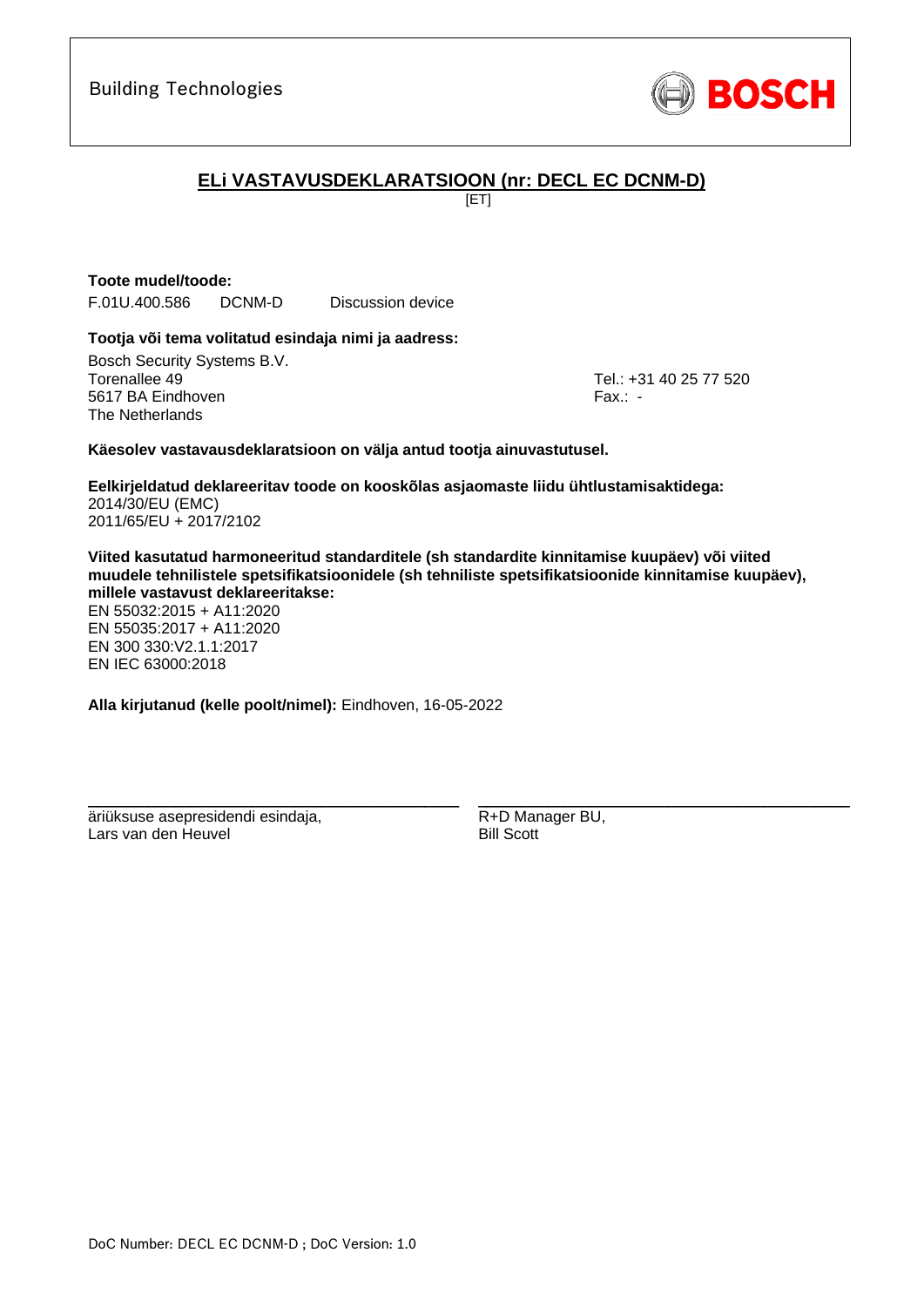

# **ΔΗΛΩΣΗ ΣΥΜΜΟΡΦΩΣΗΣ ΕΕ (αριθ. DECL EC DCNM-D)**

[EL]

**Μοντέλο προϊόντος / Προϊόν:** F.01U.400.586 DCNM-D Discussion device

#### **Επωνυμία και διεύθυνση του κατασκευαστή ή του εξουσιοδοτημένου αντιπροσώπου του:**

Bosch Security Systems B.V. Torenallee 49 Τηλ: [+31 40 25 77 520](#page-0-0) 5617 BA Eindhoven φαξ: [-](#page-0-1) The Netherlands

\_\_\_\_\_\_\_\_\_\_\_\_\_\_\_\_\_\_\_\_\_\_\_\_\_\_\_\_\_\_\_\_\_\_\_\_\_\_\_\_\_\_\_

#### **Η παρούσα δήλωση συμμόρφωσης εκδίδεται με αποκλειστική ευθύνη του κατασκευαστή.**

**Ο στόχος της δήλωσης που περιγράφεται παραπάνω είναι σύμφωνος με τη σχετική ενωσιακή νομοθεσία εναρμόνισης[:](#page-0-2)** [2014/30/EU \(EMC\)](#page-0-2) [2011/65/EU + 2017/2102](#page-0-2)

**Μνεία των σχετικών εναρμονισμένων προτύπων που χρησιμοποιήθηκαν, συμπεριλαμβανομένης της ημερομηνίας του προτύπου, ή μνεία των λοιπών τεχνικών προδιαγραφών, συμπεριλαμβανομένης της ημερομηνίας της προδιαγραφής, σε σχέση με τις οποίες δηλώνεται η συμμόρφωση:** EN 55032:2015 + A11:2020 EN 55035:2017 + A11:2020 EN 300 330:V2.1.1:[2](#page-0-8)[01](#page-0-9)7 EN IEC 63000:201[8](#page-0-3)

**Υπογραφή για λογαριασμό και εξ ονόματος:** Άιντχόβεν, 16-05-2022

\_\_\_\_\_\_\_\_\_\_\_\_\_\_\_\_\_\_\_\_\_\_\_\_\_\_\_\_\_\_\_\_\_\_\_\_\_\_\_\_\_\_\_ αντιπρόσωπος του αντιπροέδρου, Επιχειρηματική μονάδα, Lars van den Heuvel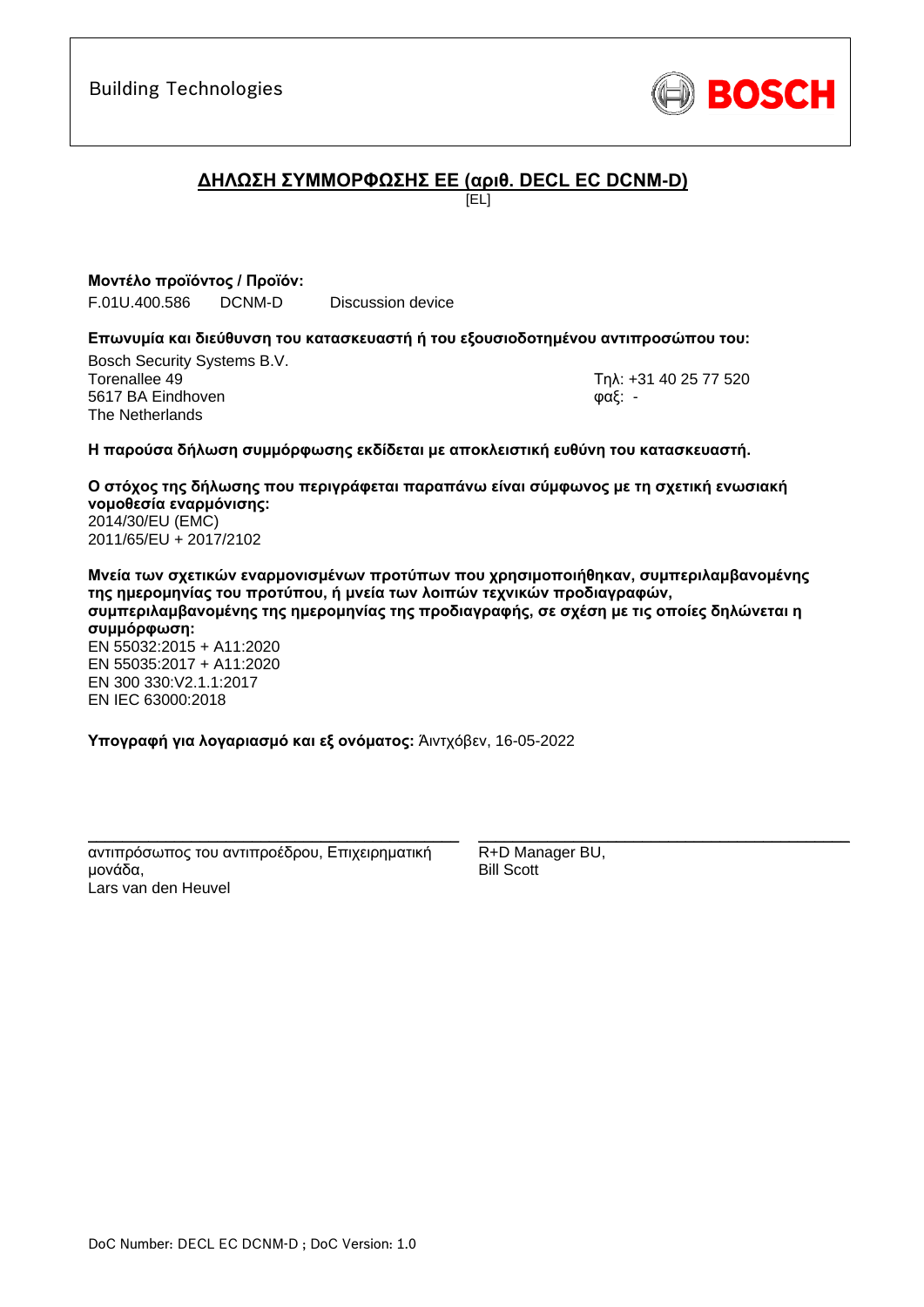

# **DÉCLARATION UE DE CONFORMITÉ (nº: DECL EC DCNM-D)**

[FR]

### **Modèle de produit/produit**

F.01U.400.586 DCNM-D Discussion device

#### **Nom et adresse du fabricant ou de son mandataire:**

Bosch Security Systems B.V. Torenallee 49 Tel.: [+31 40 25 77 520](#page-0-0) 5617 BA Eindhoven Fax.: [-](#page-0-1) The Netherlands

\_\_\_\_\_\_\_\_\_\_\_\_\_\_\_\_\_\_\_\_\_\_\_\_\_\_\_\_\_\_\_\_\_\_\_\_\_\_\_\_\_\_\_

#### **La présente déclaration de conformité est établie sous la seule responsabilité du fabricant.**

**L'objet de la déclaration décrit ci-dessus est conforme à la législation d'harmonisation de l'Union applicable[:](#page-0-2)** [2014/30/EU \(EMC\)](#page-0-2)

[2011/65/EU + 2017/2102](#page-0-2)

**Références des normes harmonisées pertinentes appliquées, y compris la date de celles-ci, ou des autres spécifications techniques, y compris la date de celles-ci, par rapport auxquelles la conformité est déclarée:**

EN 55032:2015 + A11:2020 EN 55035:2017 + A11:2020 EN 300 330:V2.1.1:2017 [E](#page-0-4)[N](#page-0-5) [I](#page-0-6)[E](#page-0-7)C 63000:201[8](#page-0-3)

**Signé par et au nom de:** Eindhoven, 16-05-2022

\_\_\_\_\_\_\_\_\_\_\_\_\_\_\_\_\_\_\_\_\_\_\_\_\_\_\_\_\_\_\_\_\_\_\_\_\_\_\_\_\_\_\_

représentant du vice-président de la division, Lars van den Heuvel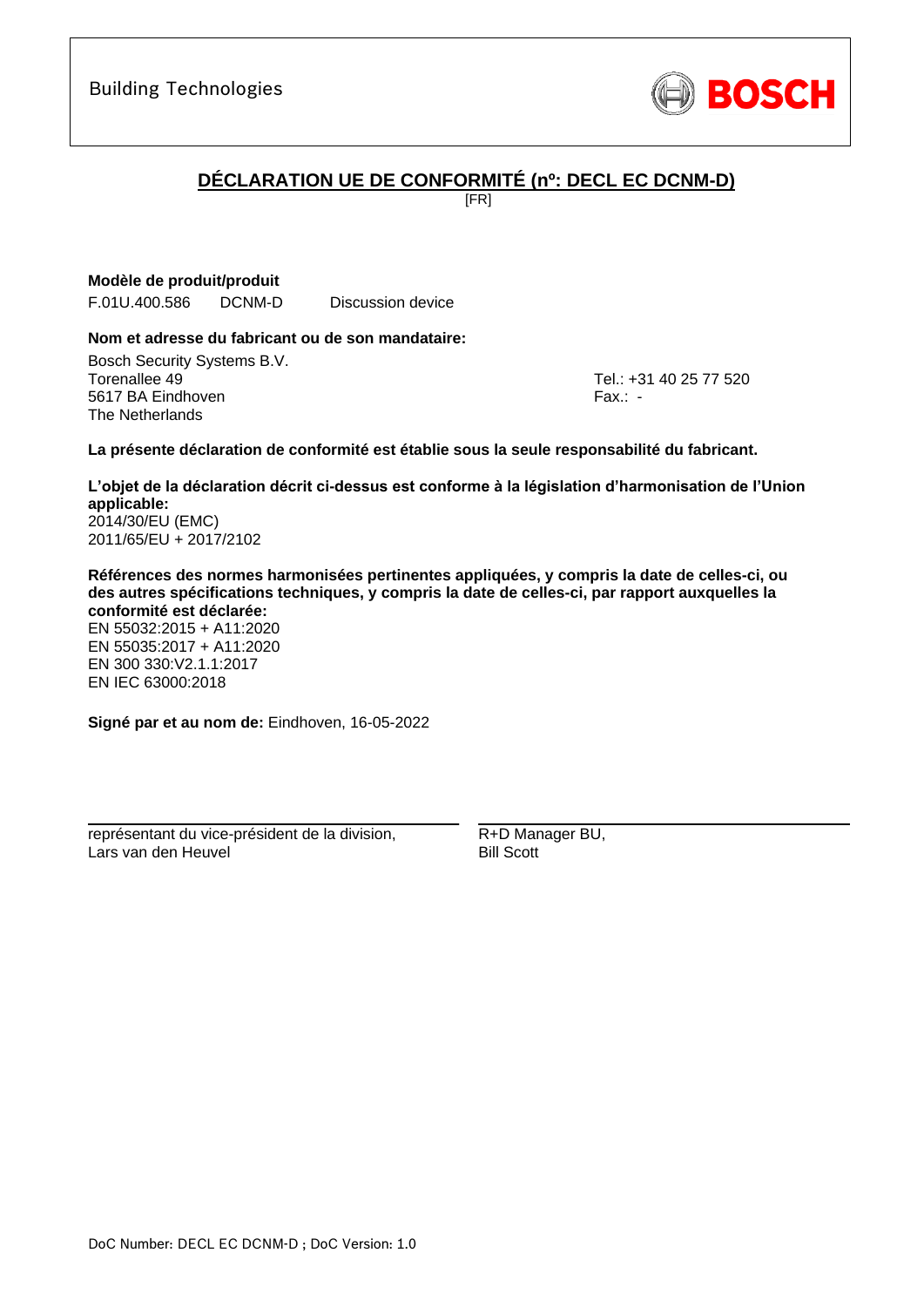

# **EU IZJAVA O SUKLADNOSTI (br. DECL EC DCNM-D)**

[HR]

### **Uzorak proizvoda/proizvod:**

F.01U.400.586 DCNM-D Discussion device

#### **Ime i adresa proizvođača ili njegovog ovlaštenog zastupnika:**

Bosch Security Systems B.V. Torenallee 49 Tel.: [+31 40 25 77 520](#page-0-0) 5617 BA Eindhoven Fax.: [-](#page-0-1) The Netherlands

\_\_\_\_\_\_\_\_\_\_\_\_\_\_\_\_\_\_\_\_\_\_\_\_\_\_\_\_\_\_\_\_\_\_\_\_\_\_\_\_\_\_\_

#### **Za izdavanje EU izjave o sukladnosti odgovoran je isključivo proizvođač.**

**Predmet navedene izjave u skladu je s mjerodavnim zakonodavstvom Unije o usklađivanju[:](#page-0-2)** [2014/30/EU \(EMC\)](#page-0-2) [2011/65/EU + 2017/2102](#page-0-2)

**Upućivanja na relevantne primijenjene usklađene norme, uključujući datum norme, ili upućivanja na druge tehničke specifikacije, uključujući datum specifikacije, u vezi s kojima se izjavljuje sukladnost:**

EN 55032:2015 + A11:2020 EN 55035:2017 + A11:2020 EN 300 330:V2.1.1:[2](#page-0-8)[01](#page-0-9)7 EN IEC 63000:201[8](#page-0-3)

**Potpisano za i u ime:** Eindhoven, 16-05-2022

predstavnik potpredsjednika poslovne jedinice, Lars van den Heuvel

\_\_\_\_\_\_\_\_\_\_\_\_\_\_\_\_\_\_\_\_\_\_\_\_\_\_\_\_\_\_\_\_\_\_\_\_\_\_\_\_\_\_\_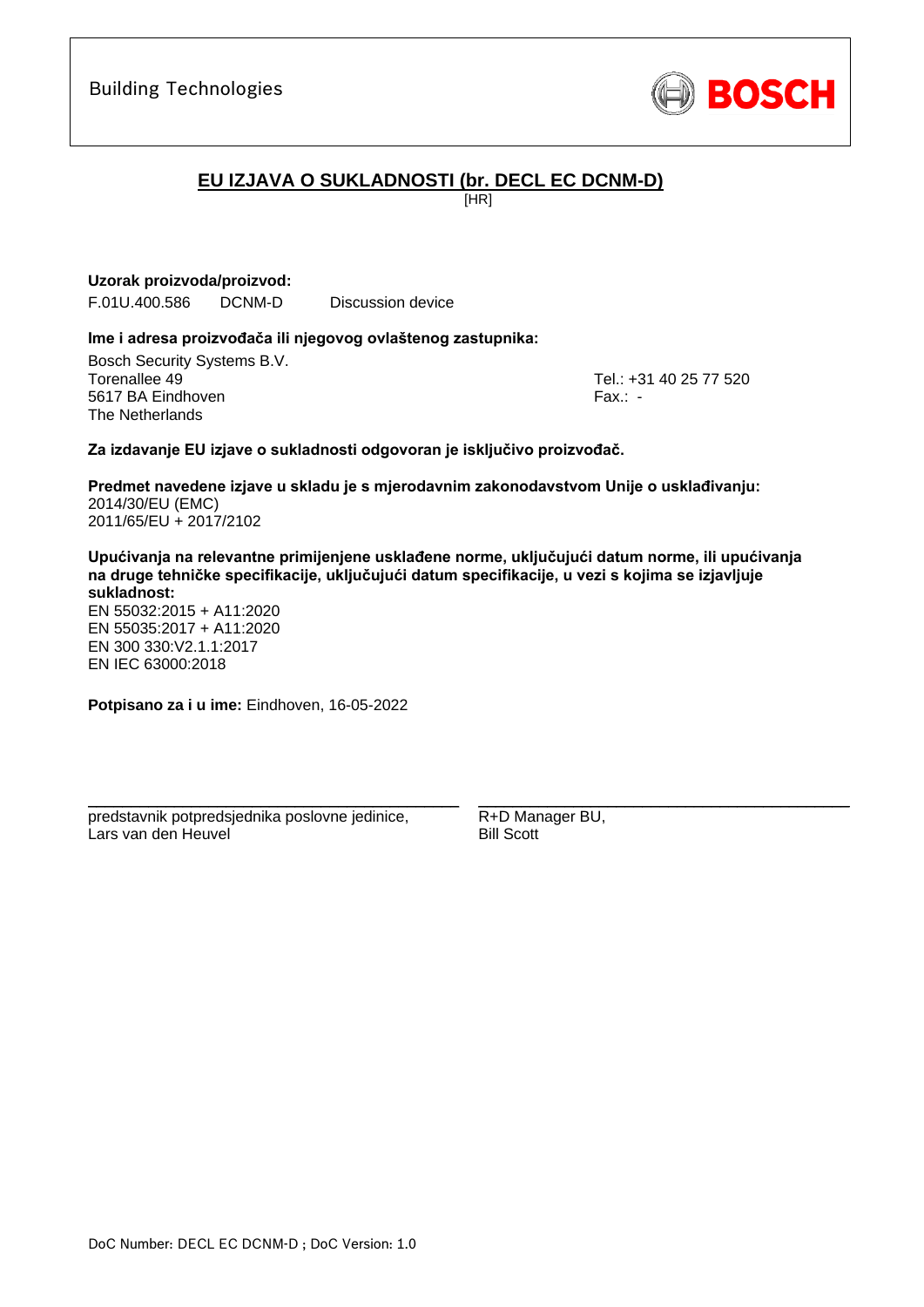

# **DICHIARAZIONE DI CONFORMITÀ UE (N. DECL EC DCNM-D)**

 $[IT]$ 

**Modello di prodotto/prodotto:**

F.01U.400.586 DCNM-D Discussion device

#### **Nome e indirizzo del fabbricante o del suo rappresentante autorizzato:**

Bosch Security Systems B.V. Torenallee 49 Tel.: [+31 40 25 77 520](#page-0-0) 5617 BA Eindhoven Fax.: [-](#page-0-1) The Netherlands

\_\_\_\_\_\_\_\_\_\_\_\_\_\_\_\_\_\_\_\_\_\_\_\_\_\_\_\_\_\_\_\_\_\_\_\_\_\_\_\_\_\_\_

#### **La presente dichiarazione di conformità è rilasciata sotto la responsabilità esclusiva del fabbricante.**

**L'oggetto della dichiarazione di cui sopra è conforme alla pertinente normativa di armonizzazione dell'Unione[:](#page-0-2)** [2014/30/EU \(EMC\)](#page-0-2)

[2011/65/EU + 2017/2102](#page-0-2)

**Riferimento alle pertinenti norme armonizzate utilizzate, compresa la data delle norme, o riferimenti alle altre specifiche tecniche in relazione alle quali è dichiarata la conformità, compresa la data delle specifiche:**

EN 55032:2015 + A11:2020 EN 55035:2017 + A11:2020 EN 300 330:V2.1.1:2017 [E](#page-0-4)[N](#page-0-5) [I](#page-0-6)[E](#page-0-7)C 63000:201[8](#page-0-3)

**Firmato a nome e per conto di:** Eindhoven, 16-05-2022

portavoce del vice presidente della Business Unit, Lars van den Heuvel

\_\_\_\_\_\_\_\_\_\_\_\_\_\_\_\_\_\_\_\_\_\_\_\_\_\_\_\_\_\_\_\_\_\_\_\_\_\_\_\_\_\_\_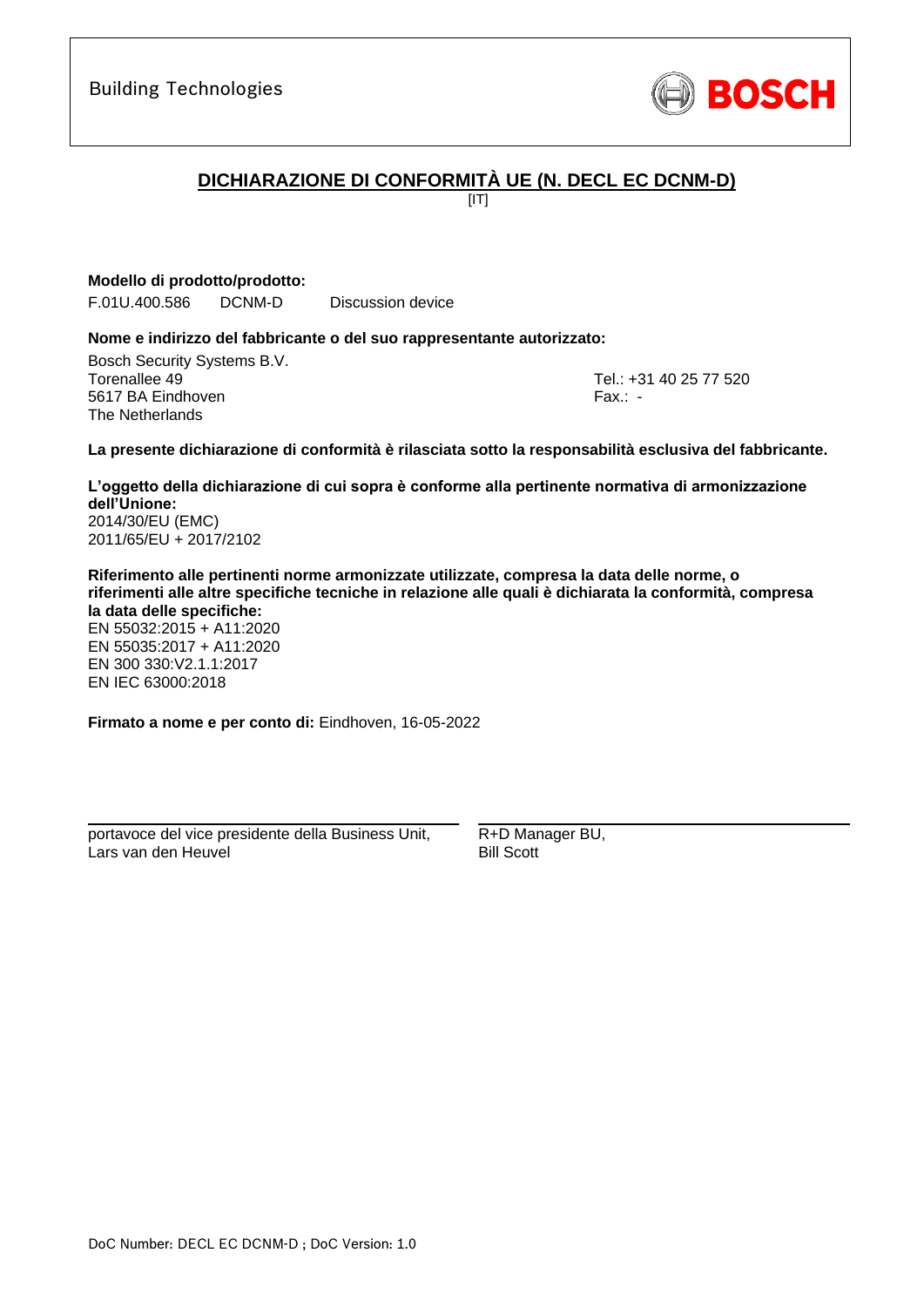# **ES ATBILSTĪBAS DEKLARĀCIJA (Nr. DECL EC DCNM-D)**

 $[IV]$ 

**Produkta modelis / produkts:**

F.01U.400.586 DCNM-D Discussion device

#### **Ražotāja vai viņa pilnvarotā pārstāvja nosaukums un adrese:**

Bosch Security Systems B.V. Torenallee 49 Tel.: [+31 40 25 77 520](#page-0-0) 5617 BA Eindhoven Fax.: [-](#page-0-1) The Netherlands

\_\_\_\_\_\_\_\_\_\_\_\_\_\_\_\_\_\_\_\_\_\_\_\_\_\_\_\_\_\_\_\_\_\_\_\_\_\_\_\_\_\_\_

#### **Šī atbilstības deklarācija ir izdota vienīgi uz ražotāja atbildību.**

**Iepriekš aprakstītais deklarācijas priekšmets atbilst attiecīgajam Savienības saskaņošanas tiesību aktam[:](#page-0-2)** [2014/30/EU \(EMC\)](#page-0-2)

[2011/65/EU + 2017/2102](#page-0-2)

**Atsauces uz attiecīgajiem izmantotajiem standartiem, norādot standarta datumu, vai atsauces uz citām tehniskām specifikācijām, norādot specifikācijas datumu, ar kuru saistīta atbilstības deklarēšana:**

EN 55032:2015 + A11:2020 EN 55035:2017 + A11:2020 EN 300 330:V2.1.1:2017 [E](#page-0-4)[N](#page-0-5) [I](#page-0-6)[E](#page-0-7)C 63000:201[8](#page-0-3)

**Parakstīts šādas personas vārdā:** Eindhoven, 16-05-2022

\_\_\_\_\_\_\_\_\_\_\_\_\_\_\_\_\_\_\_\_\_\_\_\_\_\_\_\_\_\_\_\_\_\_\_\_\_\_\_\_\_\_\_ uzņēmuma struktūrvienības viceprezidenta pārstāvis, Lars van den Heuvel

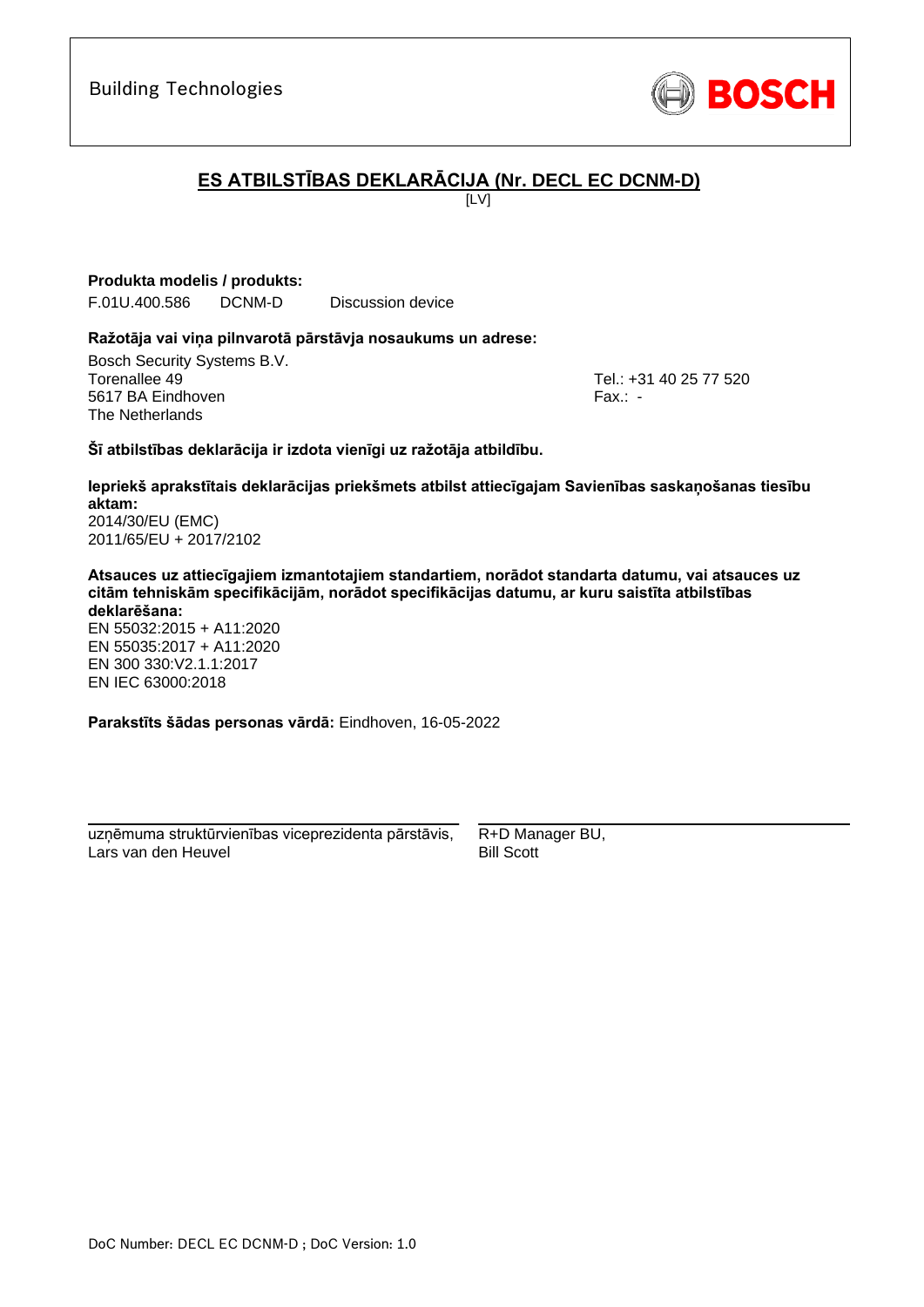

# **ES ATITIKTIES DEKLARACIJA (Nr. DECL EC DCNM-D)**

[LT]

**Gaminio modelis / gaminys:** 

F.01U.400.586 DCNM-D Discussion device

#### **Gamintojo arba jo įgaliotojo atstovo pavadinimas ir adresas:**

Bosch Security Systems B.V. Torenallee 49 Tel.: [+31 40 25 77 520](#page-0-0) 5617 BA Eindhoven Fax.: [-](#page-0-1) The Netherlands

\_\_\_\_\_\_\_\_\_\_\_\_\_\_\_\_\_\_\_\_\_\_\_\_\_\_\_\_\_\_\_\_\_\_\_\_\_\_\_\_\_\_\_

#### **Ši atitikties deklaracija išduota tik gamintojo atsakomybe.**

**Pirmiau aprašytas deklaracijos objektas atitinka susijusius derinamuosius Sąjungos teisės aktus[:](#page-0-2)** [2014/30/EU \(EMC\)](#page-0-2) [2011/65/EU + 2017/2102](#page-0-2)

**Susijusių taikytų darniųjų standartų nuorodos (įskaitant standarto datą) arba kitų techninių specifikacijų, pagal kurias buvo deklaruota atitiktis, nuorodos (įskaitant specifikacijos datą)** EN 55032:2015 + A11:2020 EN 55035:2017 + A11:2020 EN 300 330:V2.1.1:[2](#page-0-8)[01](#page-0-9)7 EN IEC 63000:201[8](#page-0-3)

**Už ką ir kieno vardu pasirašyta:** Eindhoven, 16-05-2022

\_\_\_\_\_\_\_\_\_\_\_\_\_\_\_\_\_\_\_\_\_\_\_\_\_\_\_\_\_\_\_\_\_\_\_\_\_\_\_\_\_\_\_

viceprezidento skyriaus atstovas, Lars van den Heuvel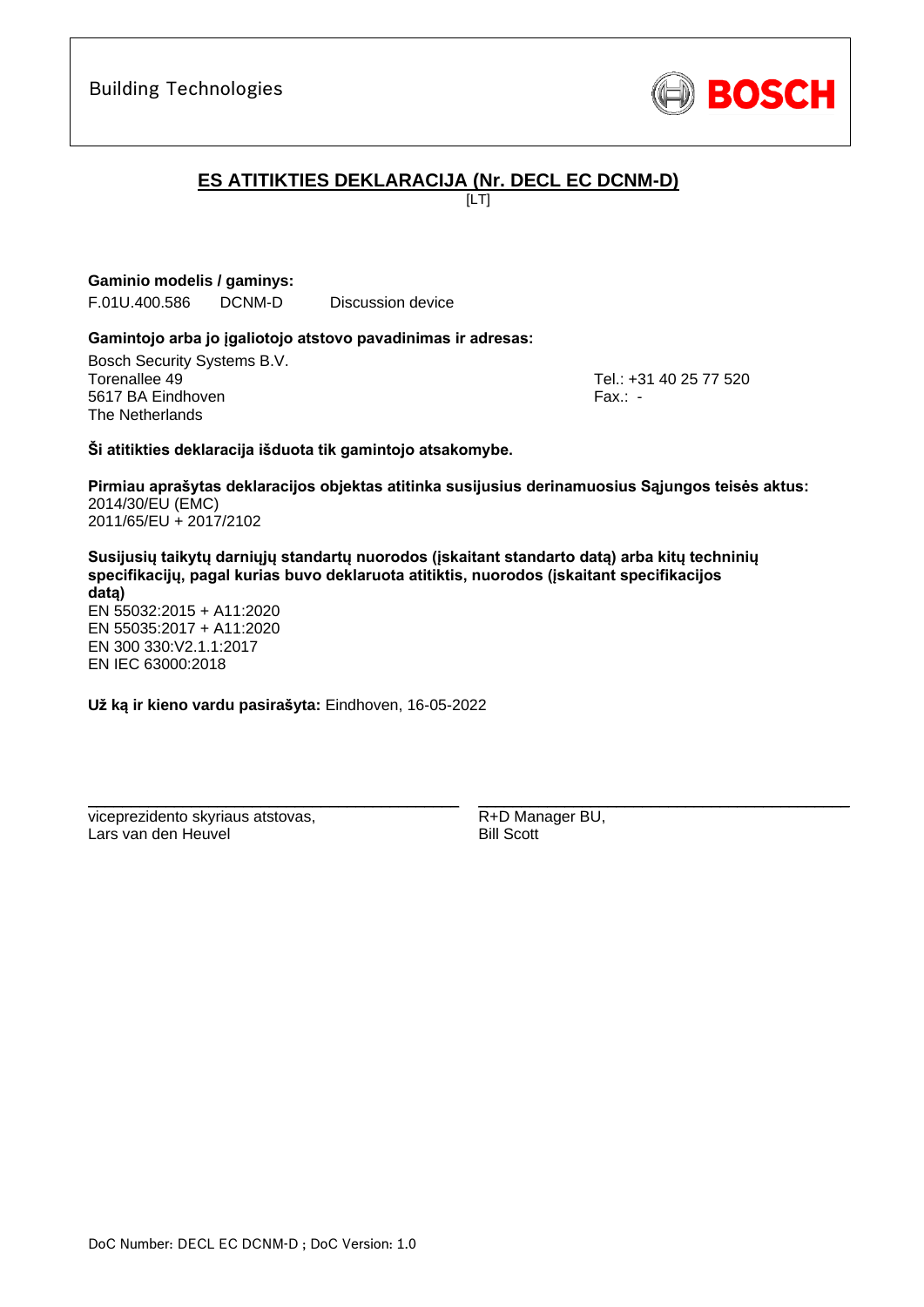

# **(DECL EC DCNM-D sz.) EU–MEGFELELŐSÉGI NYILATKOZAT**

[HU]

#### **Termékmodell/termék:**

F.01U.400.586 DCNM-D Discussion device

#### **A gyártó vagy meghatalmazott képviselőjének neve és címe:**

Bosch Security Systems B.V. Torenallee 49 Tel.: [+31 40 25 77 520](#page-0-0) 5617 BA Eindhoven Fax.: [-](#page-0-1) The Netherlands

\_\_\_\_\_\_\_\_\_\_\_\_\_\_\_\_\_\_\_\_\_\_\_\_\_\_\_\_\_\_\_\_\_\_\_\_\_\_\_\_\_\_\_

#### **Ezt a megfelelőségi nyilatkozatot a gyártó kizárólagos felelőssége mellett adják ki.**

**A fent ismertetett nyilatkozat tárgya megfelel a vonatkozó uniós harmonizációs jogszabályoknak[:](#page-0-2)** [2014/30/EU \(EMC\)](#page-0-2) [2011/65/EU + 2017/2102](#page-0-2)

**Az alkalmazott harmonizált szabványokra való hivatkozás vagy azokra az egyéb műszaki leírásokra való hivatkozások, amelyekkel kapcsolatban megfelelőségi nyilatkozatot tettek, az adott szabvány/specifikáció kiadási dátumának megadása mellett:**

EN 55032:2015 + A11:2020 EN 55035:2017 + A11:2020 EN 300 330:V2.1.1:[2](#page-0-8)[01](#page-0-9)7 EN IEC 63000:201[8](#page-0-3)

**A nyilatkozatot a következő gyártó nevében és megbízásából írták alá:** Eindhoven, 16-05-2022

az alelnök képviselője, üzleti egység, Lars van den Heuvel

\_\_\_\_\_\_\_\_\_\_\_\_\_\_\_\_\_\_\_\_\_\_\_\_\_\_\_\_\_\_\_\_\_\_\_\_\_\_\_\_\_\_\_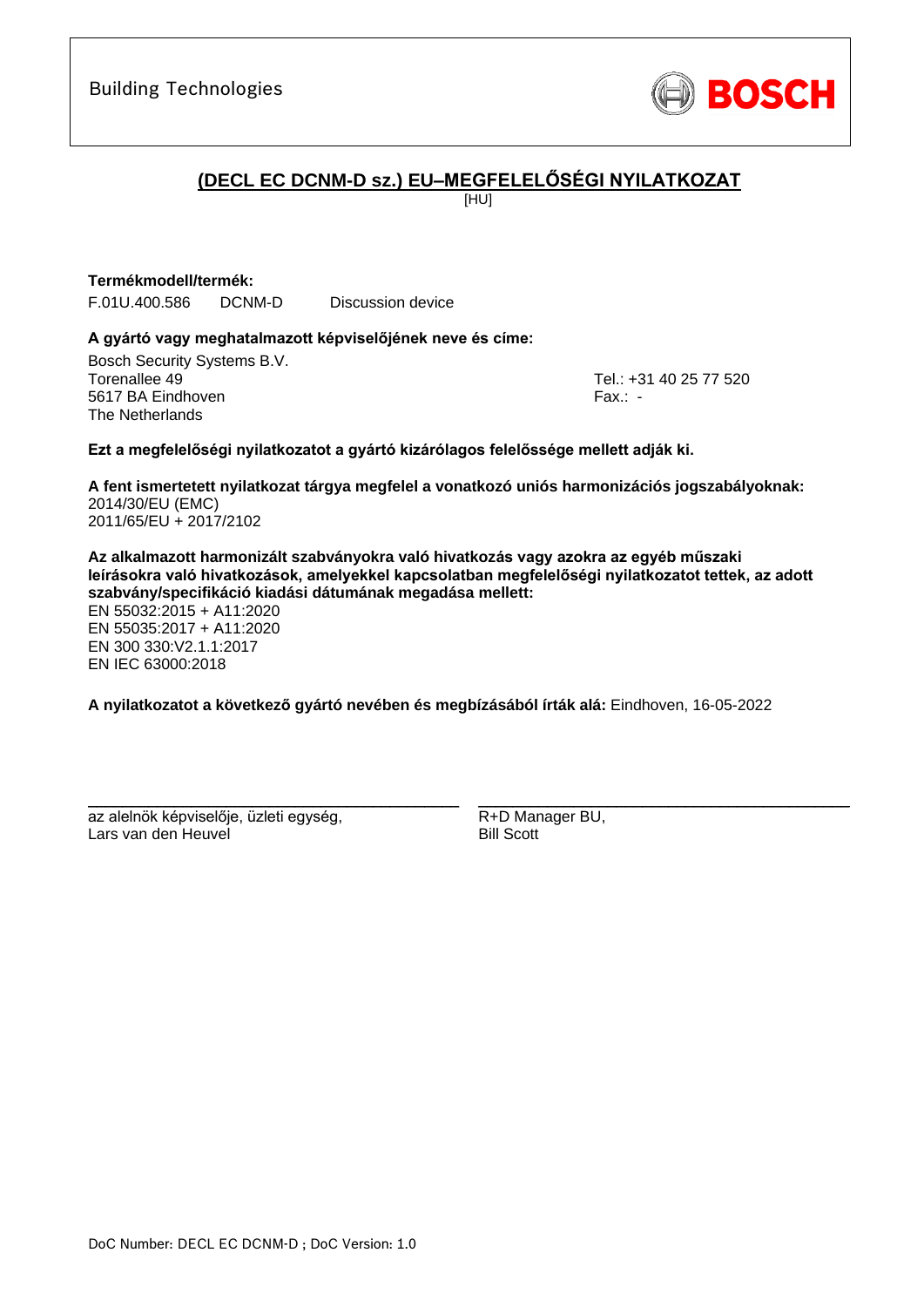

# **DIKJARAZZJONI TA' KONFORMITÀ TAL-UE (Nru: DECL EC DCNM-D)**

[MT]

**Il-prodott:** F.01U.400.586 DCNM-D Discussion device

#### **L-isem u l-indirizz tal-manifattur jew tar-rappreżentant awtorizzat tiegħu:**

Bosch Security Systems B.V. Torenallee 49 Tel.: [+31 40 25 77 520](#page-0-0) 5617 BA Eindhoven Faks.[: -](#page-0-1) Faks.: - Faks.: - Faks.: - Faks.: -The Netherlands

\_\_\_\_\_\_\_\_\_\_\_\_\_\_\_\_\_\_\_\_\_\_\_\_\_\_\_\_\_\_\_\_\_\_\_\_\_\_\_\_\_\_\_

#### **Din id-dikjarazzjoni ta' konformità tinħareg taħt ir-responsabbiltà unika tal-manifattur.**

**L-għan tad-dikjarazzjoni deskritt hawn fuq huwa konformi mal-leġislazzjoni ta' armonizzazzjoni rilevanti tal-Unjoni[:](#page-0-2)** [2014/30/EU \(EMC\)](#page-0-2) [2011/65/EU + 2017/2102](#page-0-2)

**Ir-referenzi għall-istandards armonizzati rilevanti li ntużaw, inkluża d-data tal-istandard, jew irreferenzi għall-ispeċifikazzjonijiet tekniċi l-oħra, inkluża d-data tal-ispeċifikazzjoni, li b'relazzjoni għalihom tkun qed tiġi ddikjarata l-konformità:**

EN 55032:2015 + A11:2020 EN 55035:2017 + A11:2020 EN 300 330:V2.1.1:2017 EN IEC 63000:201[8](#page-0-3)

**Iffirmat għal u f'isem:** Eindhoven, 16-05-2022

\_\_\_\_\_\_\_\_\_\_\_\_\_\_\_\_\_\_\_\_\_\_\_\_\_\_\_\_\_\_\_\_\_\_\_\_\_\_\_\_\_\_\_ rappreżentant tal-Viċi President tal-Unità tan-Negozju, Lars van den Heuvel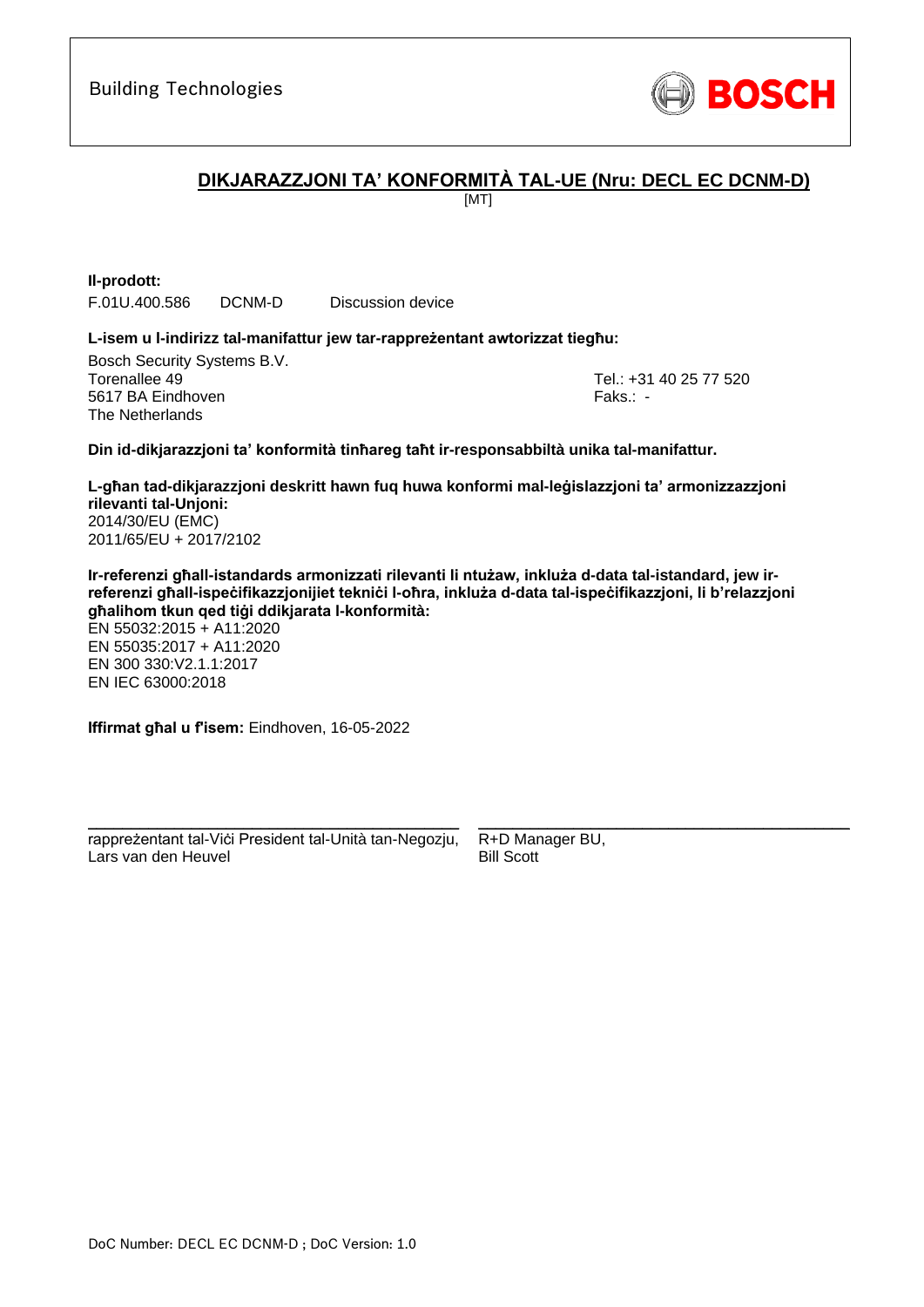

# **EU-CONFORMITEITSVERKLARING (Nr. DECL EC DCNM-D)**

[NL]

**Product:**

F.01U.400.586 DCNM-D Discussion device

#### **Naam en adres van de fabrikant of zijn gemachtigde:**

Bosch Security Systems B.V. Torenallee 49 Tel.: [+31 40 25 77 520](#page-0-0) 5617 BA Eindhoven Fax.: [-](#page-0-1) The Netherlands

\_\_\_\_\_\_\_\_\_\_\_\_\_\_\_\_\_\_\_\_\_\_\_\_\_\_\_\_\_\_\_\_\_\_\_\_\_\_\_\_\_\_\_

#### **Deze conformiteitsverklaring wordt verstrekt onder volledige verantwoordelijkheid van de fabrikant.**

**Het hierboven beschreven voorwerp is in overeenstemming met de desbetreffende harmonisatiewetgeving van de Unie[:](#page-0-2)** [2014/30/EU \(EMC\)](#page-0-2) [2011/65/EU + 2017/2102](#page-0-2)

**Vermelding van de toegepaste relevante geharmoniseerde normen, met inbegrip van de datum van de norm, of van de andere technische specificaties, met inbegrip van de datum van de specificatie, waarop de conformiteitsverklaring betrekking heeft:**

EN 55032:2015 + A11:2020 EN 55035:2017 + A11:2020 EN 300 330:V2.1.1:2017 [E](#page-0-4)[N](#page-0-5) [I](#page-0-6)[E](#page-0-7)C 63000:201[8](#page-0-3)

**Ondertekend voor en namens:** Eindhoven, 16-05-2022

vertegenwoordiger van de vice-president Business Unit, Lars van den Heuvel

\_\_\_\_\_\_\_\_\_\_\_\_\_\_\_\_\_\_\_\_\_\_\_\_\_\_\_\_\_\_\_\_\_\_\_\_\_\_\_\_\_\_\_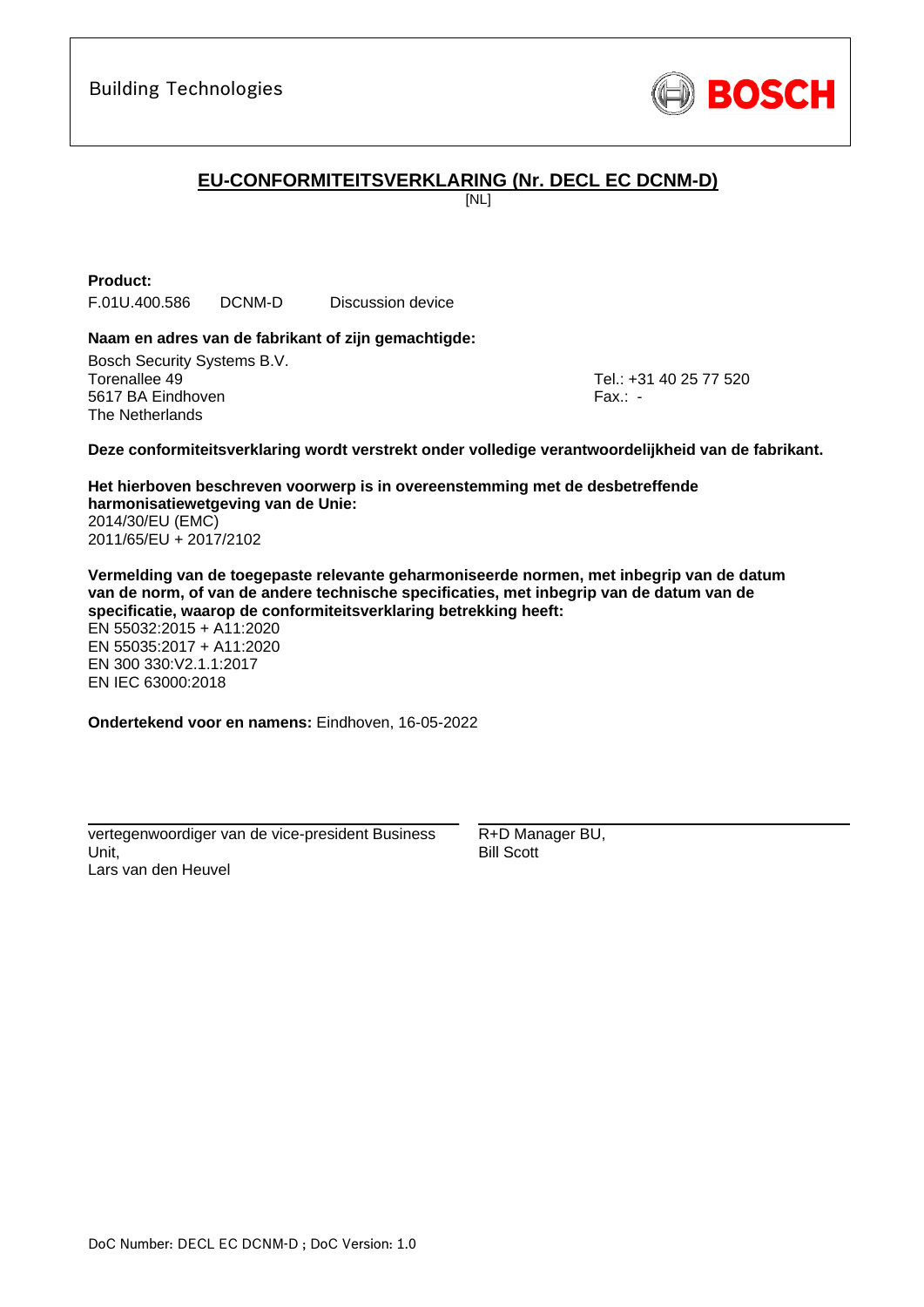

# **DEKLARACJA ZGODNOŚCI UE (nr: DECL EC DCNM-D)**

 $F$  $[PL]$ 

#### **Model produktu/product:**

F.01U.400.586 DCNM-D Discussion device

#### **Nazwa i adres producenta lub jego upoważnionego przedstawiciela:**

Bosch Security Systems B.V. Torenallee 49 Tel.: [+31 40 25 77 520](#page-0-0) 5617 BA Eindhoven Fax.: [-](#page-0-1) The Netherlands

\_\_\_\_\_\_\_\_\_\_\_\_\_\_\_\_\_\_\_\_\_\_\_\_\_\_\_\_\_\_\_\_\_\_\_\_\_\_\_\_\_\_\_

#### **Niniejsza deklaracja zgodności wydana zostaje na wyłączną odpowiedzialność producenta.**

**Wymieniony powyżej przedmiot niniejszej deklaracji jest zgodny z odnośnymi wymaganiami unijnego prawodawstwa harmonizacyjnego[:](#page-0-2)** [2014/30/EU \(EMC\)](#page-0-2) [2011/65/EU + 2017/2102](#page-0-2)

**Odwołania do odnośnych norm zharmonizowanych, które zastosowano, wraz z datą normy, lub do innych specyfikacji technicznych, wraz z datą specyfikacji, w odniesieniu do których deklarowana jest zgodność:**

EN 55032:2015 + A11:2020 EN 55035:2017 + A11:2020 EN 300 330:V2.1.1:2017 [E](#page-0-4)[N](#page-0-5) [I](#page-0-6)[E](#page-0-7)C 63000:201[8](#page-0-3)

**Podpisano w imieniu:** Eindhoven, 16-05-2022

\_\_\_\_\_\_\_\_\_\_\_\_\_\_\_\_\_\_\_\_\_\_\_\_\_\_\_\_\_\_\_\_\_\_\_\_\_\_\_\_\_\_\_

przedstawiciel wiceprezesa działu, Lars van den Heuvel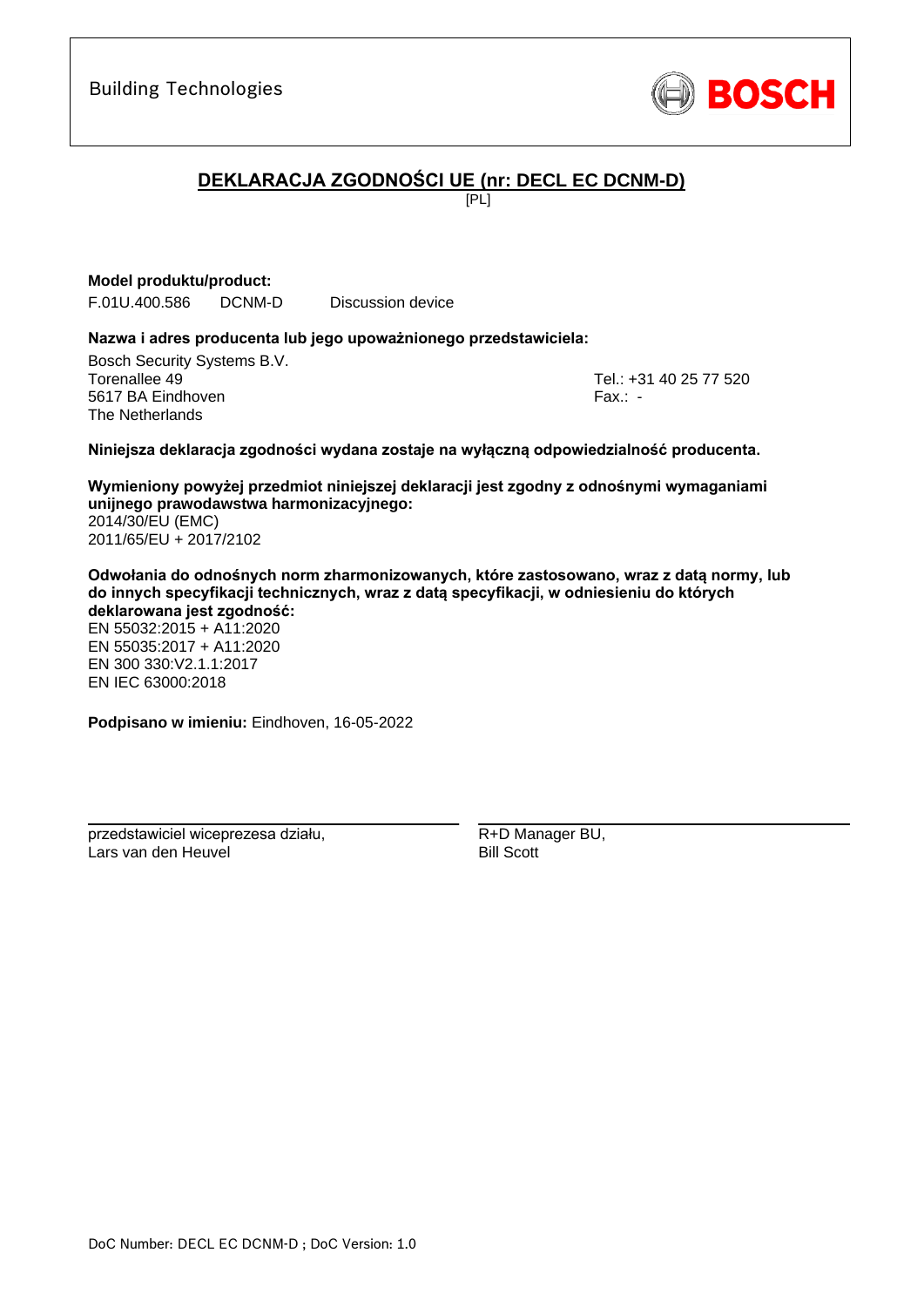# **DECLARAÇÃO UE DE CONFORMIDADE (N.º: DECL EC DCNM-D)**

[PT]

**Modelo do produto/produto:**

F.01U.400.586 DCNM-D Discussion device

#### **Nome e endereço do fabricante ou do respetivo mandatário:**

Bosch Security Systems B.V. Torenallee 49 Tel.: [+31 40 25 77 520](#page-0-0) 5617 BA Eindhoven Fax.: [-](#page-0-1) The Netherlands

\_\_\_\_\_\_\_\_\_\_\_\_\_\_\_\_\_\_\_\_\_\_\_\_\_\_\_\_\_\_\_\_\_\_\_\_\_\_\_\_\_\_\_

#### **A presente declaração de conformidade é emitida sob a exclusiva responsabilidade do fabricante.**

**O objeto da declaração acima descrito está em conformidade com a legislação de harmonização da União aplicável[:](#page-0-2)** [2014/30/EU \(EMC\)](#page-0-2)

[2011/65/EU + 2017/2102](#page-0-2)

**Referências às normas harmonizadas aplicáveis utilizadas, incluindo a data da norma, ou às outras especificações técnicas, incluindo a data da especificação, em relação às quais é declarada a conformidade:**

EN 55032:2015 + A11:2020 EN 55035:2017 + A11:2020 EN 300 330:V2.1.1:2017 [E](#page-0-4)[N](#page-0-5) [I](#page-0-6)[E](#page-0-7)C 63000:201[8](#page-0-3)

**Assinado por e em nome de:** Eindhoven, 16-05-2022

\_\_\_\_\_\_\_\_\_\_\_\_\_\_\_\_\_\_\_\_\_\_\_\_\_\_\_\_\_\_\_\_\_\_\_\_\_\_\_\_\_\_\_

representante do vice-presidente da unidade de negócio, Lars van den Heuvel

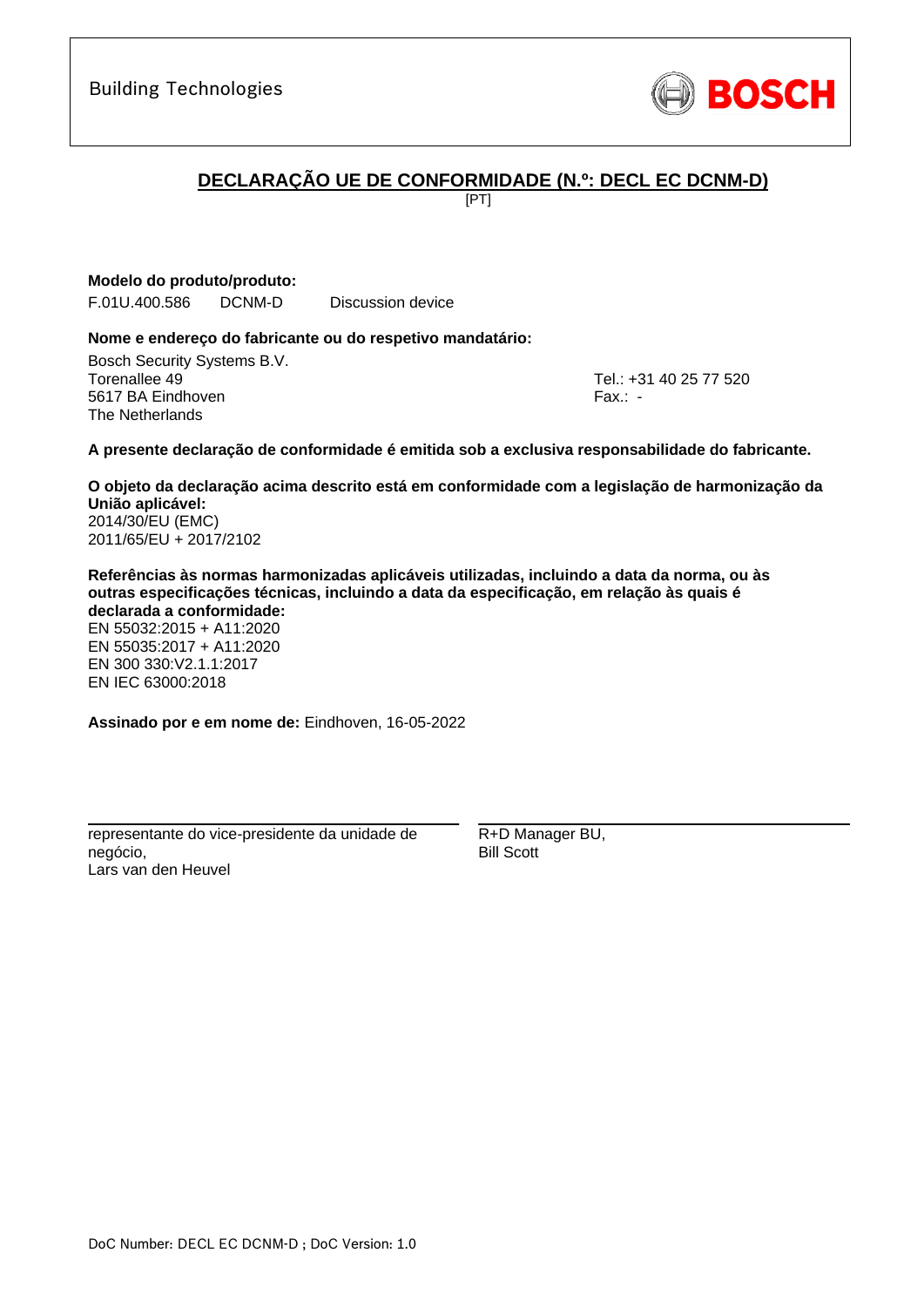[2011/65/EU + 2017/2102](#page-0-2)

**Trimiteri la standardele armonizate relevante folosite, inclusiv data standardului, sau trimiteri la celelalte specificații tehnice, inclusiv data specificațiilor, în legătură cu care se declară conformitatea:**

**Obiectul declarației descris mai sus este în conformitate cu legislația relevantă de armonizare a** 

**Prezenta declarație de conformitate este emisă pe răspunderea exclusivă a producătorului.**

EN 55032:2015 + A11:2020 EN 55035:2017 + A11:2020 EN 300 330:V2.1.1:2017 [E](#page-0-4)[N](#page-0-5) [I](#page-0-6)[E](#page-0-7)C 63000:201[8](#page-0-3)

**Semnat pentru și în numele:** Eindhoven, 16-05-2022

\_\_\_\_\_\_\_\_\_\_\_\_\_\_\_\_\_\_\_\_\_\_\_\_\_\_\_\_\_\_\_\_\_\_\_\_\_\_\_\_\_\_\_

reprezentant al vicepreşedintelui companiei, Lars van den Heuvel

R+D Manager BU, Bill Scott

Building Technologies

## **DECLARAȚIA UE DE CONFORMITATE (NR. DECL EC DCNM-D)**

[RO]

**Modelul de produs/produsul:**

F.01U.400.586 DCNM-D Discussion device

#### **Denumirea și adresa producătorului sau a reprezentantului său autorizat:**

Bosch Security Systems B.V. Torenallee 49 Tel.: [+31 40 25 77 520](#page-0-0) 5617 BA Eindhoven Fax.: [-](#page-0-1) The Netherlands

\_\_\_\_\_\_\_\_\_\_\_\_\_\_\_\_\_\_\_\_\_\_\_\_\_\_\_\_\_\_\_\_\_\_\_\_\_\_\_\_\_\_\_

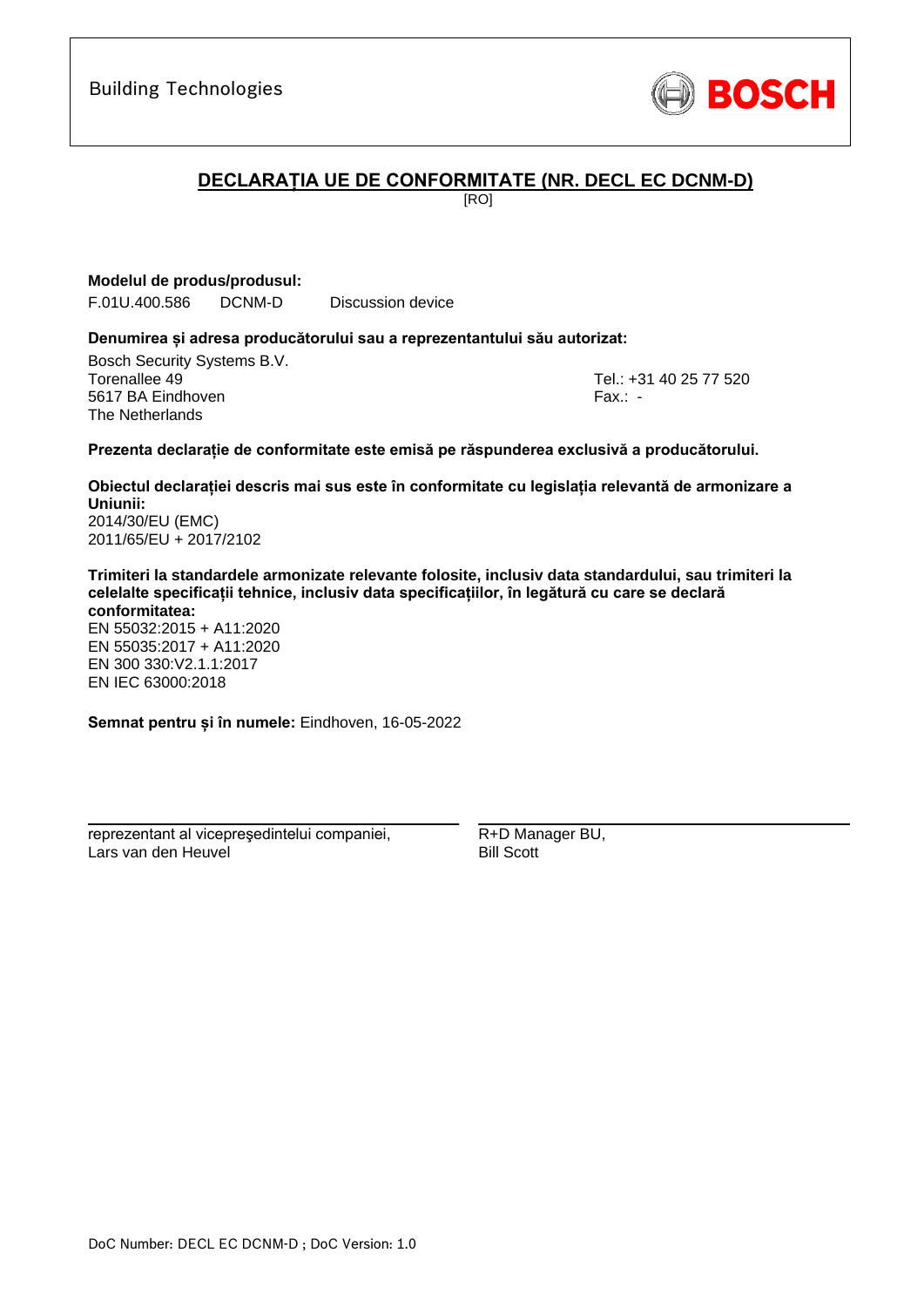

# **EÚ VYHLÁSENIE O ZHODE (č. DECL EC DCNM-D)**

**ISKI** 

**Typ výrobku/výrobok:** F.01U.400.586 DCNM-D Discussion device

#### **Meno a adresa výrobcu alebo jeho splnomocneného zástupcu:**

Bosch Security Systems B.V. Torenallee 49 Tel.: [+31 40 25 77 520](#page-0-0) 5617 BA Eindhoven Fax.: [-](#page-0-1) The Netherlands

\_\_\_\_\_\_\_\_\_\_\_\_\_\_\_\_\_\_\_\_\_\_\_\_\_\_\_\_\_\_\_\_\_\_\_\_\_\_\_\_\_\_\_

#### **Toto vyhlásenie o zhode sa vydáva na výhradnú zodpovednosť výrobcu.**

**Uvedený predmet vyhlásenia je v zhode s príslušnými harmonizačnými právnymi predpismi Únie[:](#page-0-2)** [2014/30/EU \(EMC\)](#page-0-2) [2011/65/EU + 2017/2102](#page-0-2)

**Odkazy na príslušné použité harmonizované normy vrátane dátumu normy alebo odkazy na iné technické špecifikácie vrátane dátumu špecifikácie, v súvislosti s ktorými sa zhoda vyhlasuje:**

EN 55032:2015 + A11:2020 EN 55035:2017 + A11:2020 EN 300 330:V2.1.1:[2](#page-0-8)[01](#page-0-9)7 EN IEC 63000:201[8](#page-0-3)

**Podpísané za a v mene:** Eindhoven, 16-05-2022

\_\_\_\_\_\_\_\_\_\_\_\_\_\_\_\_\_\_\_\_\_\_\_\_\_\_\_\_\_\_\_\_\_\_\_\_\_\_\_\_\_\_\_

zástupca viceprezidenta obchodnej jednotky, Lars van den Heuvel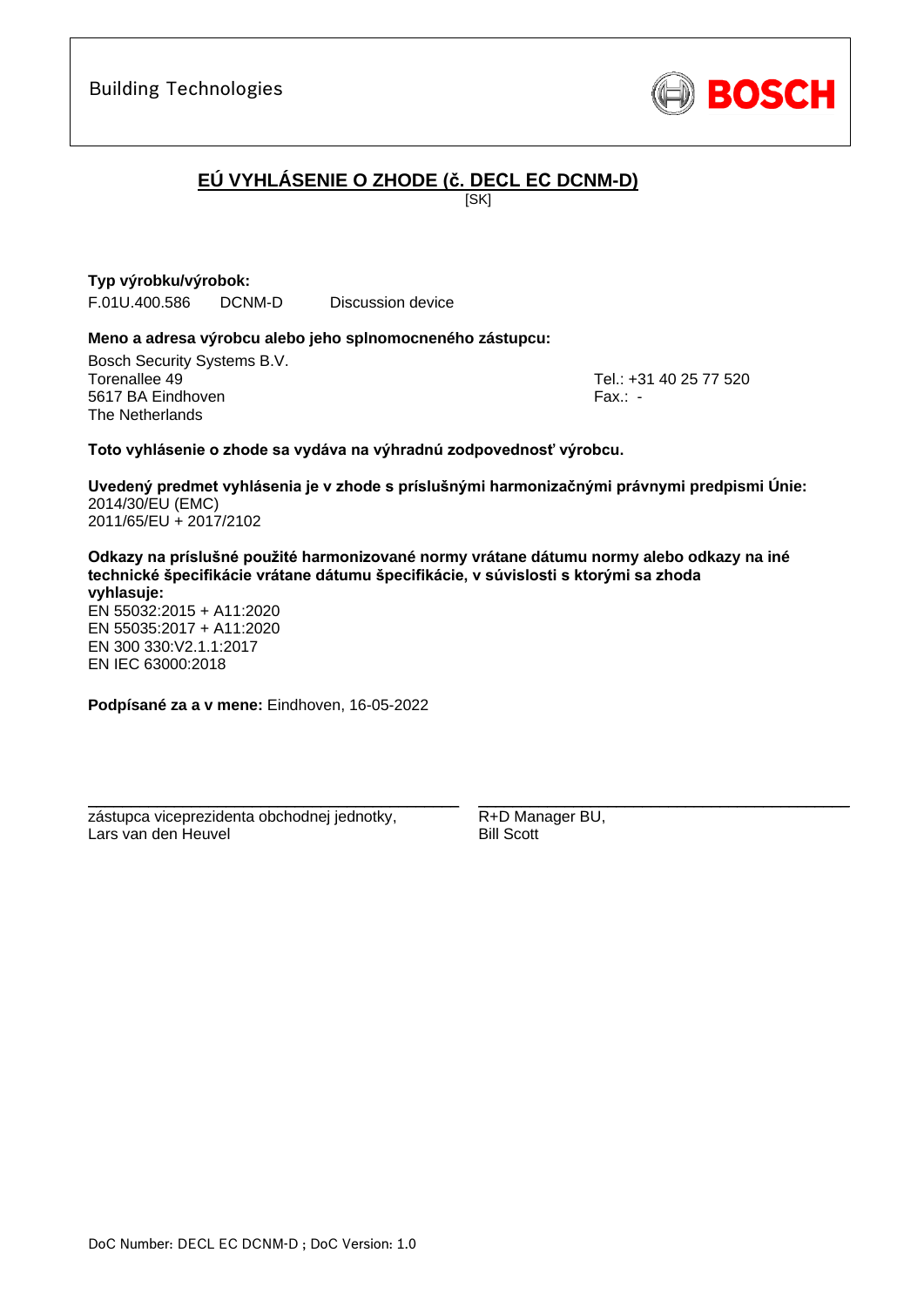

# **IZJAVA EU O SKLADNOSTI (št. DECL EC DCNM-D)**

[SL]

#### **Model proizvoda/proizvod:**

F.01U.400.586 DCNM-D Discussion device

#### **Ime in naslov proizvajalca ali njegovega pooblaščenega zastopnika:**

Bosch Security Systems B.V. Torenallee 49 Tel.: [+31 40 25 77 520](#page-0-0) 5617 BA Eindhoven Fax.: [-](#page-0-1) The Netherlands

\_\_\_\_\_\_\_\_\_\_\_\_\_\_\_\_\_\_\_\_\_\_\_\_\_\_\_\_\_\_\_\_\_\_\_\_\_\_\_\_\_\_\_

#### **Ta izjava o skladnosti je izdana na lastno odgovornost proizvajalca.**

**Predmet navedene izjave je v skladu z ustrezno zakonodajo Unije o harmonizaciji[:](#page-0-2)** [2014/30/EU \(EMC\)](#page-0-2) [2011/65/EU + 2017/2102](#page-0-2)

**Sklicevanja na uporabljene harmonizirane standarde, vključno z datumom standarda, ali sklicevanja na druge tehnične specifikacije, vključno z datumom specifikacije, v zvezi s katerimi je skladnost deklarirana:**

EN 55032:2015 + A11:2020 EN 55035:2017 + A11:2020 EN 300 330:V2.1.1:[2](#page-0-8)[01](#page-0-9)7 EN IEC 63000:201[8](#page-0-3)

**Podpisano za in v imenu:** Eindhoven, 16-05-2022

\_\_\_\_\_\_\_\_\_\_\_\_\_\_\_\_\_\_\_\_\_\_\_\_\_\_\_\_\_\_\_\_\_\_\_\_\_\_\_\_\_\_\_

zastopnik podpredsednika poslovne enote, Lars van den Heuvel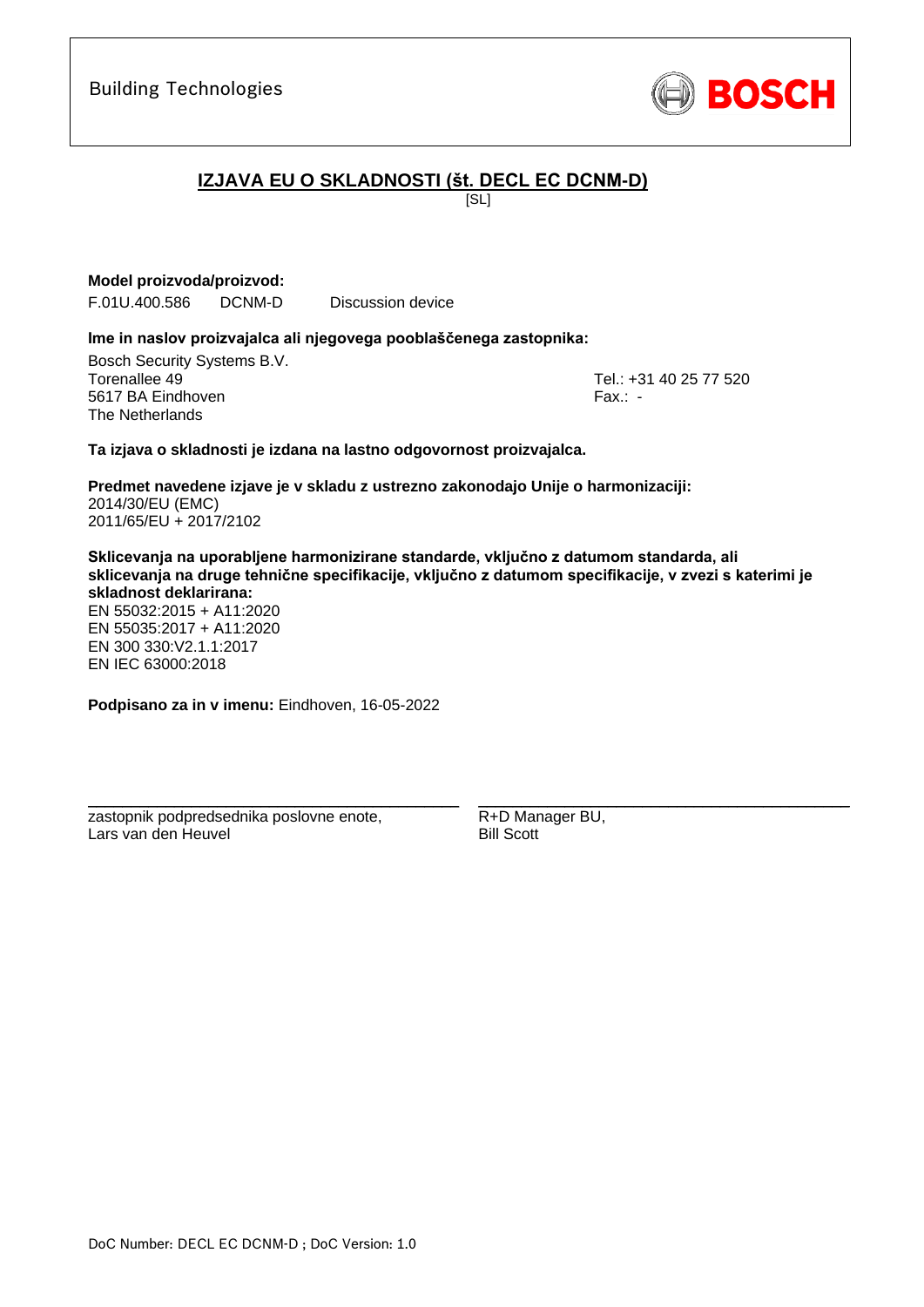

## **EU-VAATIMUSTENMUKAISUUSVAKUUTUS (N:o DECL EC DCNM-D)**

[FI]

# **Tuotemalli/tuote:**

F.01U.400.586 DCNM-D Discussion device

#### **Valmistajan tai sen valtuutetun edustajan nimi ja osoite:**

Bosch Security Systems B.V. Torenallee 49 Tel.: [+31 40 25 77 520](#page-0-0) 5617 BA Eindhoven Fax.: [-](#page-0-1) The Netherlands

\_\_\_\_\_\_\_\_\_\_\_\_\_\_\_\_\_\_\_\_\_\_\_\_\_\_\_\_\_\_\_\_\_\_\_\_\_\_\_\_\_\_\_

#### **Tämä vaatimustenmukaisuusvakuutus on annettu valmistajan yksinomaisella vastuulla.**

**Edellä kuvattu vakuutuksen kohde on asiaa koskevan unionin yhdenmukaistamislainsäädännön vaatimusten mukainen[:](#page-0-2)** [2014/30/EU \(EMC\)](#page-0-2)

[2011/65/EU + 2017/2102](#page-0-2)

**Viittaus niihin asiaankuuluviin yhdenmukaistettuihin standardeihin, joita on käytetty, sekä kyseisten standardien hyväksymispäivä tai viittaus muihin teknisiin eritelmiin, joiden perusteella vaatimustenmukaisuusvakuutus on annettu, sekä kyseisten eritelmien hyväksymispäivä:**

EN 55032:2015 + A11:2020 EN 55035:2017 + A11:2020 EN 300 330:V2.1.1:2017 [E](#page-0-4)[N](#page-0-5) [I](#page-0-6)[E](#page-0-7)C 63000:201[8](#page-0-3)

**Seuraavan puolesta allekirjoittanut:** Eindhoven, 16-05-2022

varapääjohtajan edustaja Liiketoimintayksikkö, Lars van den Heuvel

\_\_\_\_\_\_\_\_\_\_\_\_\_\_\_\_\_\_\_\_\_\_\_\_\_\_\_\_\_\_\_\_\_\_\_\_\_\_\_\_\_\_\_